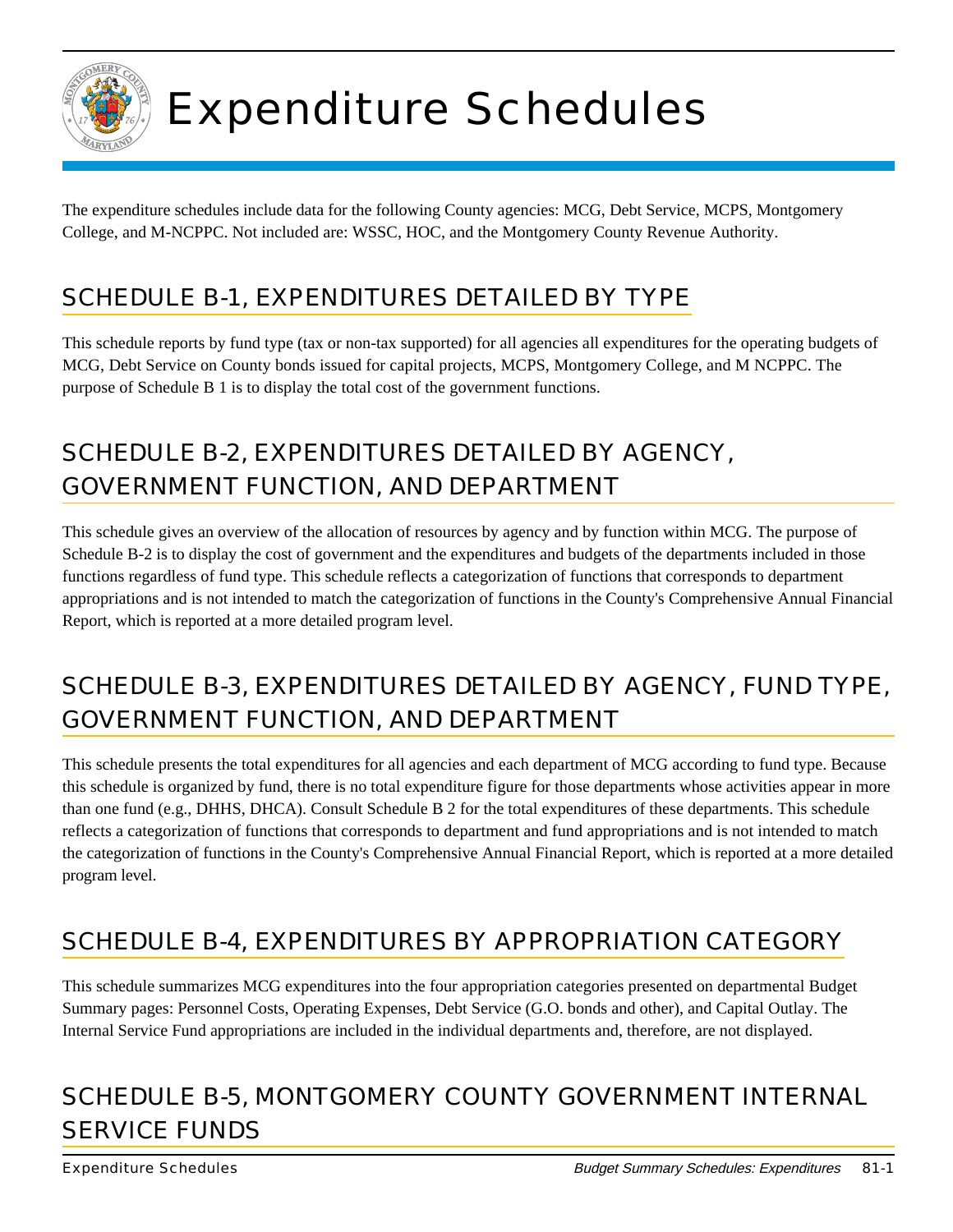Internal Service Funds record the financing of goods or services provided by one department to other departments on a cost reimbursement basis. The Internal Service Fund units charge back their costs to the users, so that the costs of these services are found in the appropriations of all departments. Because each department includes the Internal Service Funds' appropriations in its individual budget, these accounts are displayed separately to ensure that they are not double counted in the "Total Montgomery County Government" expenditures.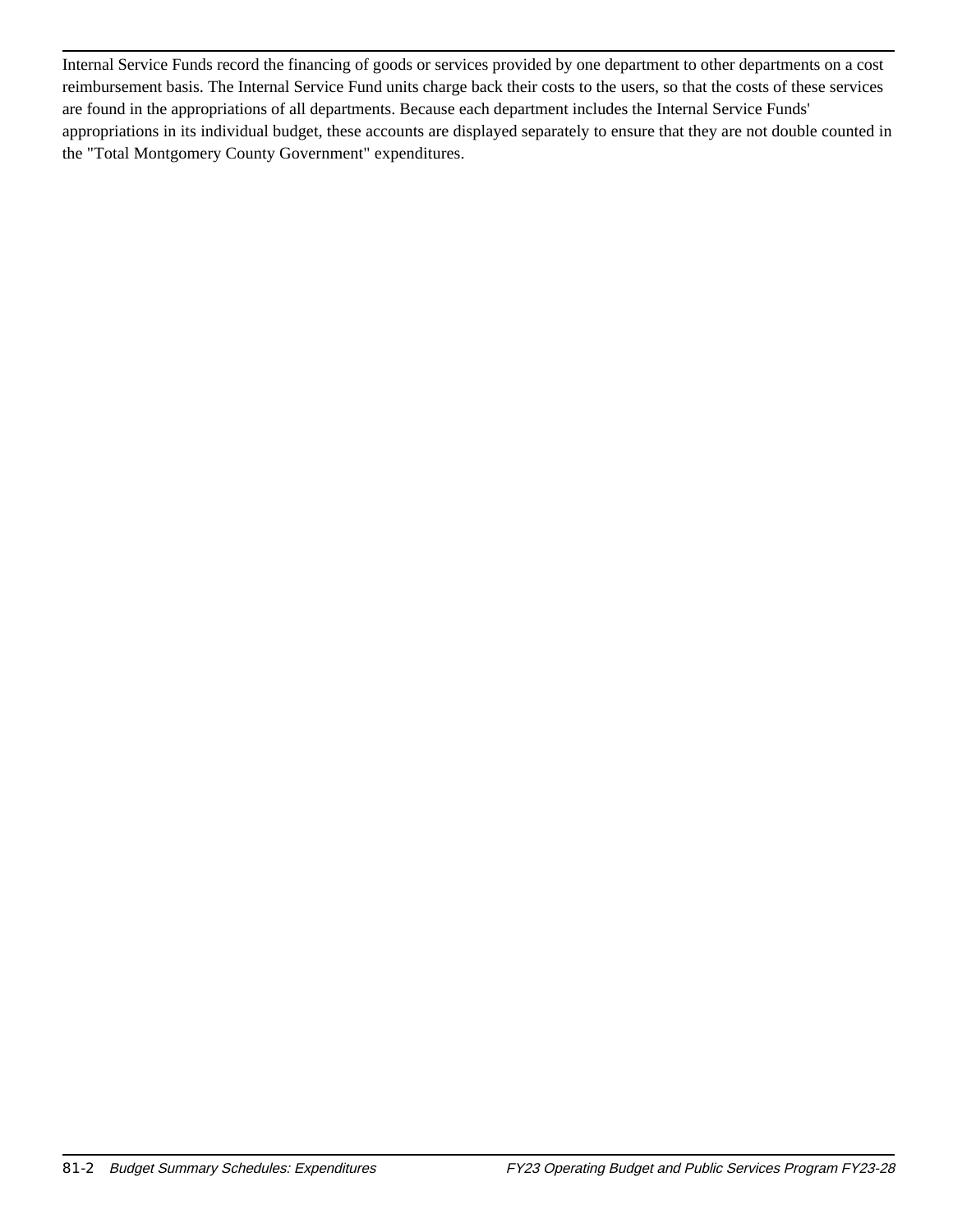

### **Expenditures Detailed By Type**

|                                                                                                                                                                                                                                                                                                                                                                                | <b>ACTUAL</b><br><b>FY21</b>                                                                                               | <b>BUDGET</b><br><b>FY22</b>                                                                                               | <b>EST</b><br><b>FY22</b>                                                                                                  | <b>REC</b><br><b>FY23</b>                                                                                                  | %CHG<br><b>BUD/REC</b>                                                     |
|--------------------------------------------------------------------------------------------------------------------------------------------------------------------------------------------------------------------------------------------------------------------------------------------------------------------------------------------------------------------------------|----------------------------------------------------------------------------------------------------------------------------|----------------------------------------------------------------------------------------------------------------------------|----------------------------------------------------------------------------------------------------------------------------|----------------------------------------------------------------------------------------------------------------------------|----------------------------------------------------------------------------|
| TAX SUPPORTED                                                                                                                                                                                                                                                                                                                                                                  |                                                                                                                            |                                                                                                                            |                                                                                                                            |                                                                                                                            |                                                                            |
| Montgomery County Government General Fund<br>Montgomery County Government Special Funds<br>Debt Service Special Funds<br>Montgomery County Public Schools Current Fund<br>Montgomery College Current Fund<br>Montgomery College Special Funds<br><b>M-NCPPC Special Funds</b>                                                                                                  | 1,389,417,541<br>410,686,501<br>403,661,681<br>2,544,246,120<br>255,071,198<br>737,174<br>136,532,167                      | 1,285,605,982<br>442,144,711<br>420,937,740<br>2,551,624,734<br>264,704,984<br>750,000<br>150,216,441                      | 1,432,474,441<br>466,761,837<br>414,041,431<br>2,514,491,654<br>244,957,497<br>620,000<br>150,216,441                      | 1,379,043,482<br>485,210,693<br>435,195,165<br>2,739,660,177<br>274,009,984<br>750,000<br>160,429,728                      | 7.3%<br>9.7%<br>3.4%<br>7.4%<br>3.5%<br>6.8%                               |
| <b>TOTAL TAX SUPPORTED</b>                                                                                                                                                                                                                                                                                                                                                     | 5,140,352,382                                                                                                              | 5,115,984,592 5,223,563,301                                                                                                |                                                                                                                            | 5,474,299,229                                                                                                              | 7.0%                                                                       |
| <b>NON-TAX SUPPORTED</b>                                                                                                                                                                                                                                                                                                                                                       |                                                                                                                            |                                                                                                                            |                                                                                                                            |                                                                                                                            |                                                                            |
| Montgomery County Government Enterprise Funds<br>Montgomery County Government Special Funds<br>Debt Service Special Funds<br>Montgomery County Public Schools Enterprise Funds<br>Montgomery County Public Schools Special Funds<br>Montgomery College Enterprise Funds<br>Montgomery College Special Funds<br><b>M-NCPPC Enterprise Funds</b><br><b>M-NCPPC Special Funds</b> | 275,268,382<br>378,987,471<br>18,267,897<br>60,165,068<br>110,451,136<br>21,350,740<br>18,855,081<br>14,797,831<br>140,809 | 280,292,494<br>257,675,012<br>27,749,750<br>84,347,991<br>144,539,465<br>29,772,516<br>17,355,000<br>19,275,657<br>550,000 | 270,805,229<br>260,300,467<br>20,060,100<br>80,747,991<br>144,539,465<br>22,642,761<br>23,164,000<br>17,939,554<br>550,000 | 295,797,891<br>265,238,886<br>24,712,600<br>82,259,110<br>107,791,380<br>30,166,765<br>16,324,000<br>19,680,918<br>550,000 | 5.5%<br>2.9%<br>$-10.9%$<br>$-2.5%$<br>$-25.4%$<br>1.3%<br>$-5.9%$<br>2.1% |
| <b>TOTAL NON-TAX SUPPORTED</b>                                                                                                                                                                                                                                                                                                                                                 | 898,284,415                                                                                                                | 861,557,885                                                                                                                | 840,749,567                                                                                                                | 842,521,550                                                                                                                | $-2.2%$                                                                    |
| <b>SUMMARY</b>                                                                                                                                                                                                                                                                                                                                                                 |                                                                                                                            |                                                                                                                            |                                                                                                                            |                                                                                                                            |                                                                            |
| <b>GRAND TOTAL ALL FUNDS/AGENCIES</b>                                                                                                                                                                                                                                                                                                                                          | 6,038,636,797                                                                                                              | 5,977,542,477                                                                                                              | 6,064,312,868 6,316,820,779                                                                                                |                                                                                                                            | 5.7%                                                                       |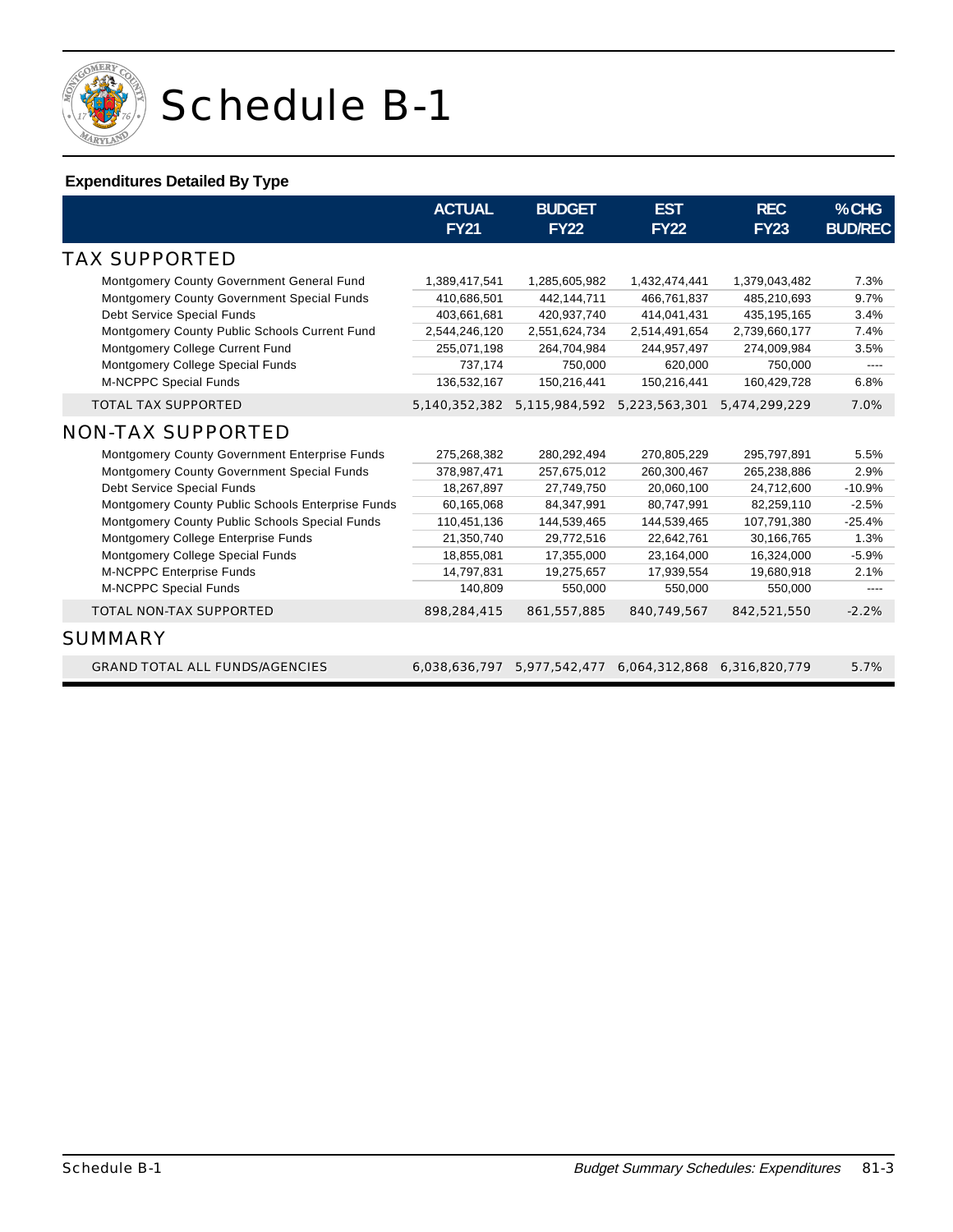THIS PAGE INTENTIONALLY LEFT BLANK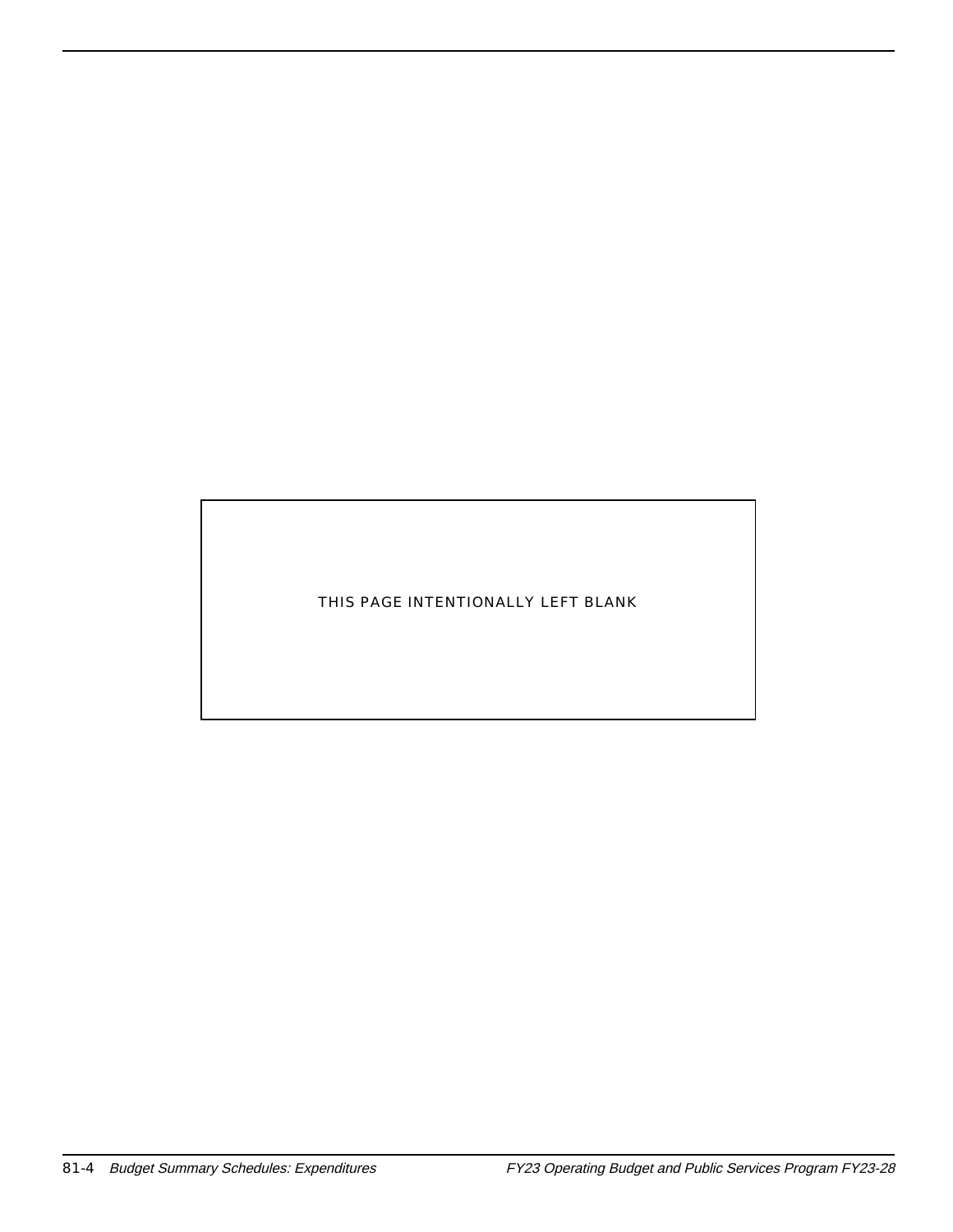

#### **Expenditures Detailed By Agency, Government Function and Department**

| MONTGOMERY COUNTY GOVERNMENT<br><b>General Government</b><br>Board of Appeals<br>552,438<br>582,520<br>577,999<br>3.0%<br>599,809<br><b>Board of Elections</b><br>11,759,535<br>8,300,356<br>13,097,500<br>10,630,327<br>28.1%<br><b>Circuit Court</b><br>14,888,583<br>15,855,919<br>15,801,993<br>16,525,872<br>4.2%<br><b>Community Engagement Cluster</b><br>6,696,991<br>6,124,668<br>6,002,528<br>8,627,026<br>40.9%<br><b>County Attorney</b><br>6,476,409<br>6,729,612<br>6,761,851<br>5.2%<br>6,429,488<br><b>County Council</b><br>11,444,378<br>18.3%<br>13,246,526<br>13,312,523<br>15,672,251<br>30.7%<br><b>County Executive</b><br>13,644,408<br>5,716,362<br>5,967,920<br>7,470,074<br><b>Ethics Commission</b><br>324,308<br>371,629<br>371,906<br>375,756<br>1.1%<br>Finance<br>30,349,287<br>15,227,280<br>16,103,577<br>3.2%<br>15,600,785<br><b>General Services</b><br>77,407,124<br>32,919,541<br>35,400,825<br>1.9%<br>33,529,842<br>$\mathbf 0$<br>$\mathbf 0$<br>$\mathbf 0$<br>341,309<br><b>Grants Management</b><br>$---$<br>Human Resources<br>7,444,103<br>8,203,407<br>7,938,396<br>9,793,022<br>19.4%<br>$-7.7%$<br>Human Rights<br>1,219,678<br>1,772,307<br>1,425,773<br>1,635,906<br><b>Inspector General</b><br>1,559,795<br>1,949,920<br>16.7%<br>2,152,817<br>2,512,400<br>$-1.4%$<br>Intergovernmental Relations<br>1,075,694<br>1,091,287<br>935,491<br>1,075,687<br><b>Labor Relations</b><br>1,417,291<br>1,605,890<br>1,561,456<br>1,625,831<br>1.2%<br>Legislative Oversight<br>1,891,568<br>2,036,949<br>2,215,034<br>0.7%<br>2,198,652<br>Management and Budget<br>5,733,860<br>7.2%<br>5,405,855<br>6,418,437<br>6,880,700<br>Merit System Protection Board<br>255,351<br>267,921<br>270,620<br>672,552<br>151.0%<br>0<br>$\mathbf 0$<br>$\mathbf 0$<br>Peoples' Counsel<br>224,598<br>$---$<br>Procurement<br>3,880,943<br>4,933,283<br>4,120,010<br>5,004,508<br>1.4%<br><b>Public Information</b><br>6,123,880<br>6,204,396<br>5,956,194<br>6,735,699<br>13.1%<br>Racial Equity and Social Justice<br>475,877<br>1,001,712<br>865,510<br>1,326,440<br>32.4%<br>18,702,666<br>19,280,707<br>19,142,563<br>21,062,282<br>9.2%<br>State's Attorney<br>Technology and Enterprise Business Solutions<br>43,158,403<br>44,642,174<br>43,797,177<br>50,992,147<br>14.2%<br><b>Urban Districts</b><br>9,070,665<br>4.2%<br>9,946,344<br>9,950,998<br>10,364,612<br>Zoning and Administrative Hearings<br>637,900<br>627,035<br>705,001<br>3.5%<br>681,382<br>275,863,130<br>215,300,308<br>219,050,240<br>239,464,113<br>11.2%<br><b>Total General Government</b><br><b>Public Safety</b><br><b>Animal Services</b><br>7,778,560<br>7,254,961<br>8,712,488<br>7.4%<br>8,114,356<br><b>Consumer Protection</b><br>1,956,605<br>2,293,929<br>1.0%<br>2,453,337<br>2,477,443<br>Correction and Rehabilitation<br>76,219,039<br>72,320,696<br>0.7%<br>72,879,701<br>73,371,735<br>11,390,026<br>3,421,966<br>3,162,142<br>3,783,313<br>10.6%<br><b>Emergency Management and Homeland Security</b><br><b>Fire and Rescue Service</b><br>261,002,359<br>233,237,698<br>249,845,788<br>251,655,354<br>7.9%<br>Police<br>281,650,262<br>282,951,484<br>277,647,562<br>295,656,915<br>4.5%<br>Sheriff<br>27,634,660<br>26,436,717<br>26,853,503<br>26,928,523<br>1.9%<br>667,631,511<br>629,495,259<br>5.3%<br><b>Total Public Safety</b><br>639,378,581<br>662,585,771<br>Transportation<br><b>Parking District Services</b><br>19,819,375<br>24,579,335<br>23,776,450<br>25,991,554<br>5.7%<br><b>Transit Services</b><br>148,766,300<br>11.9%<br>154,532,665<br>161,772,418<br>172,872,258<br>Transportation<br>67,375,201<br>52,670,661<br>55,329,515<br>56,030,728<br>6.4%<br><b>Total Transportation</b><br>10.0%<br>235,960,876<br>231,782,661<br>240,878,383<br>254,894,540<br><b>Health and Human Services</b><br><b>Health and Human Services</b><br>363,954,877<br>449,846,878<br>421,855,068<br>15.9%<br>437,042,550 | <b>ACTUAL</b><br><b>FY21</b> | <b>BUDGET</b><br><b>FY22</b> | <b>EST</b><br><b>FY22</b> | <b>REC</b><br><b>FY23</b> | %CHG<br><b>BUD/REC</b> |
|--------------------------------------------------------------------------------------------------------------------------------------------------------------------------------------------------------------------------------------------------------------------------------------------------------------------------------------------------------------------------------------------------------------------------------------------------------------------------------------------------------------------------------------------------------------------------------------------------------------------------------------------------------------------------------------------------------------------------------------------------------------------------------------------------------------------------------------------------------------------------------------------------------------------------------------------------------------------------------------------------------------------------------------------------------------------------------------------------------------------------------------------------------------------------------------------------------------------------------------------------------------------------------------------------------------------------------------------------------------------------------------------------------------------------------------------------------------------------------------------------------------------------------------------------------------------------------------------------------------------------------------------------------------------------------------------------------------------------------------------------------------------------------------------------------------------------------------------------------------------------------------------------------------------------------------------------------------------------------------------------------------------------------------------------------------------------------------------------------------------------------------------------------------------------------------------------------------------------------------------------------------------------------------------------------------------------------------------------------------------------------------------------------------------------------------------------------------------------------------------------------------------------------------------------------------------------------------------------------------------------------------------------------------------------------------------------------------------------------------------------------------------------------------------------------------------------------------------------------------------------------------------------------------------------------------------------------------------------------------------------------------------------------------------------------------------------------------------------------------------------------------------------------------------------------------------------------------------------------------------------------------------------------------------------------------------------------------------------------------------------------------------------------------------------------------------------------------------------------------------------------------------------------------------------------------------------------------------------------------------------------------------------------------------------------------------------------------------------------------------------------------------------------------------------------------------------------------------------------------------------------------------------------------------------------------------------------------------|------------------------------|------------------------------|---------------------------|---------------------------|------------------------|
|                                                                                                                                                                                                                                                                                                                                                                                                                                                                                                                                                                                                                                                                                                                                                                                                                                                                                                                                                                                                                                                                                                                                                                                                                                                                                                                                                                                                                                                                                                                                                                                                                                                                                                                                                                                                                                                                                                                                                                                                                                                                                                                                                                                                                                                                                                                                                                                                                                                                                                                                                                                                                                                                                                                                                                                                                                                                                                                                                                                                                                                                                                                                                                                                                                                                                                                                                                                                                                                                                                                                                                                                                                                                                                                                                                                                                                                                                                                                                                    |                              |                              |                           |                           |                        |
|                                                                                                                                                                                                                                                                                                                                                                                                                                                                                                                                                                                                                                                                                                                                                                                                                                                                                                                                                                                                                                                                                                                                                                                                                                                                                                                                                                                                                                                                                                                                                                                                                                                                                                                                                                                                                                                                                                                                                                                                                                                                                                                                                                                                                                                                                                                                                                                                                                                                                                                                                                                                                                                                                                                                                                                                                                                                                                                                                                                                                                                                                                                                                                                                                                                                                                                                                                                                                                                                                                                                                                                                                                                                                                                                                                                                                                                                                                                                                                    |                              |                              |                           |                           |                        |
|                                                                                                                                                                                                                                                                                                                                                                                                                                                                                                                                                                                                                                                                                                                                                                                                                                                                                                                                                                                                                                                                                                                                                                                                                                                                                                                                                                                                                                                                                                                                                                                                                                                                                                                                                                                                                                                                                                                                                                                                                                                                                                                                                                                                                                                                                                                                                                                                                                                                                                                                                                                                                                                                                                                                                                                                                                                                                                                                                                                                                                                                                                                                                                                                                                                                                                                                                                                                                                                                                                                                                                                                                                                                                                                                                                                                                                                                                                                                                                    |                              |                              |                           |                           |                        |
|                                                                                                                                                                                                                                                                                                                                                                                                                                                                                                                                                                                                                                                                                                                                                                                                                                                                                                                                                                                                                                                                                                                                                                                                                                                                                                                                                                                                                                                                                                                                                                                                                                                                                                                                                                                                                                                                                                                                                                                                                                                                                                                                                                                                                                                                                                                                                                                                                                                                                                                                                                                                                                                                                                                                                                                                                                                                                                                                                                                                                                                                                                                                                                                                                                                                                                                                                                                                                                                                                                                                                                                                                                                                                                                                                                                                                                                                                                                                                                    |                              |                              |                           |                           |                        |
|                                                                                                                                                                                                                                                                                                                                                                                                                                                                                                                                                                                                                                                                                                                                                                                                                                                                                                                                                                                                                                                                                                                                                                                                                                                                                                                                                                                                                                                                                                                                                                                                                                                                                                                                                                                                                                                                                                                                                                                                                                                                                                                                                                                                                                                                                                                                                                                                                                                                                                                                                                                                                                                                                                                                                                                                                                                                                                                                                                                                                                                                                                                                                                                                                                                                                                                                                                                                                                                                                                                                                                                                                                                                                                                                                                                                                                                                                                                                                                    |                              |                              |                           |                           |                        |
|                                                                                                                                                                                                                                                                                                                                                                                                                                                                                                                                                                                                                                                                                                                                                                                                                                                                                                                                                                                                                                                                                                                                                                                                                                                                                                                                                                                                                                                                                                                                                                                                                                                                                                                                                                                                                                                                                                                                                                                                                                                                                                                                                                                                                                                                                                                                                                                                                                                                                                                                                                                                                                                                                                                                                                                                                                                                                                                                                                                                                                                                                                                                                                                                                                                                                                                                                                                                                                                                                                                                                                                                                                                                                                                                                                                                                                                                                                                                                                    |                              |                              |                           |                           |                        |
|                                                                                                                                                                                                                                                                                                                                                                                                                                                                                                                                                                                                                                                                                                                                                                                                                                                                                                                                                                                                                                                                                                                                                                                                                                                                                                                                                                                                                                                                                                                                                                                                                                                                                                                                                                                                                                                                                                                                                                                                                                                                                                                                                                                                                                                                                                                                                                                                                                                                                                                                                                                                                                                                                                                                                                                                                                                                                                                                                                                                                                                                                                                                                                                                                                                                                                                                                                                                                                                                                                                                                                                                                                                                                                                                                                                                                                                                                                                                                                    |                              |                              |                           |                           |                        |
|                                                                                                                                                                                                                                                                                                                                                                                                                                                                                                                                                                                                                                                                                                                                                                                                                                                                                                                                                                                                                                                                                                                                                                                                                                                                                                                                                                                                                                                                                                                                                                                                                                                                                                                                                                                                                                                                                                                                                                                                                                                                                                                                                                                                                                                                                                                                                                                                                                                                                                                                                                                                                                                                                                                                                                                                                                                                                                                                                                                                                                                                                                                                                                                                                                                                                                                                                                                                                                                                                                                                                                                                                                                                                                                                                                                                                                                                                                                                                                    |                              |                              |                           |                           |                        |
|                                                                                                                                                                                                                                                                                                                                                                                                                                                                                                                                                                                                                                                                                                                                                                                                                                                                                                                                                                                                                                                                                                                                                                                                                                                                                                                                                                                                                                                                                                                                                                                                                                                                                                                                                                                                                                                                                                                                                                                                                                                                                                                                                                                                                                                                                                                                                                                                                                                                                                                                                                                                                                                                                                                                                                                                                                                                                                                                                                                                                                                                                                                                                                                                                                                                                                                                                                                                                                                                                                                                                                                                                                                                                                                                                                                                                                                                                                                                                                    |                              |                              |                           |                           |                        |
|                                                                                                                                                                                                                                                                                                                                                                                                                                                                                                                                                                                                                                                                                                                                                                                                                                                                                                                                                                                                                                                                                                                                                                                                                                                                                                                                                                                                                                                                                                                                                                                                                                                                                                                                                                                                                                                                                                                                                                                                                                                                                                                                                                                                                                                                                                                                                                                                                                                                                                                                                                                                                                                                                                                                                                                                                                                                                                                                                                                                                                                                                                                                                                                                                                                                                                                                                                                                                                                                                                                                                                                                                                                                                                                                                                                                                                                                                                                                                                    |                              |                              |                           |                           |                        |
|                                                                                                                                                                                                                                                                                                                                                                                                                                                                                                                                                                                                                                                                                                                                                                                                                                                                                                                                                                                                                                                                                                                                                                                                                                                                                                                                                                                                                                                                                                                                                                                                                                                                                                                                                                                                                                                                                                                                                                                                                                                                                                                                                                                                                                                                                                                                                                                                                                                                                                                                                                                                                                                                                                                                                                                                                                                                                                                                                                                                                                                                                                                                                                                                                                                                                                                                                                                                                                                                                                                                                                                                                                                                                                                                                                                                                                                                                                                                                                    |                              |                              |                           |                           |                        |
|                                                                                                                                                                                                                                                                                                                                                                                                                                                                                                                                                                                                                                                                                                                                                                                                                                                                                                                                                                                                                                                                                                                                                                                                                                                                                                                                                                                                                                                                                                                                                                                                                                                                                                                                                                                                                                                                                                                                                                                                                                                                                                                                                                                                                                                                                                                                                                                                                                                                                                                                                                                                                                                                                                                                                                                                                                                                                                                                                                                                                                                                                                                                                                                                                                                                                                                                                                                                                                                                                                                                                                                                                                                                                                                                                                                                                                                                                                                                                                    |                              |                              |                           |                           |                        |
|                                                                                                                                                                                                                                                                                                                                                                                                                                                                                                                                                                                                                                                                                                                                                                                                                                                                                                                                                                                                                                                                                                                                                                                                                                                                                                                                                                                                                                                                                                                                                                                                                                                                                                                                                                                                                                                                                                                                                                                                                                                                                                                                                                                                                                                                                                                                                                                                                                                                                                                                                                                                                                                                                                                                                                                                                                                                                                                                                                                                                                                                                                                                                                                                                                                                                                                                                                                                                                                                                                                                                                                                                                                                                                                                                                                                                                                                                                                                                                    |                              |                              |                           |                           |                        |
|                                                                                                                                                                                                                                                                                                                                                                                                                                                                                                                                                                                                                                                                                                                                                                                                                                                                                                                                                                                                                                                                                                                                                                                                                                                                                                                                                                                                                                                                                                                                                                                                                                                                                                                                                                                                                                                                                                                                                                                                                                                                                                                                                                                                                                                                                                                                                                                                                                                                                                                                                                                                                                                                                                                                                                                                                                                                                                                                                                                                                                                                                                                                                                                                                                                                                                                                                                                                                                                                                                                                                                                                                                                                                                                                                                                                                                                                                                                                                                    |                              |                              |                           |                           |                        |
|                                                                                                                                                                                                                                                                                                                                                                                                                                                                                                                                                                                                                                                                                                                                                                                                                                                                                                                                                                                                                                                                                                                                                                                                                                                                                                                                                                                                                                                                                                                                                                                                                                                                                                                                                                                                                                                                                                                                                                                                                                                                                                                                                                                                                                                                                                                                                                                                                                                                                                                                                                                                                                                                                                                                                                                                                                                                                                                                                                                                                                                                                                                                                                                                                                                                                                                                                                                                                                                                                                                                                                                                                                                                                                                                                                                                                                                                                                                                                                    |                              |                              |                           |                           |                        |
|                                                                                                                                                                                                                                                                                                                                                                                                                                                                                                                                                                                                                                                                                                                                                                                                                                                                                                                                                                                                                                                                                                                                                                                                                                                                                                                                                                                                                                                                                                                                                                                                                                                                                                                                                                                                                                                                                                                                                                                                                                                                                                                                                                                                                                                                                                                                                                                                                                                                                                                                                                                                                                                                                                                                                                                                                                                                                                                                                                                                                                                                                                                                                                                                                                                                                                                                                                                                                                                                                                                                                                                                                                                                                                                                                                                                                                                                                                                                                                    |                              |                              |                           |                           |                        |
|                                                                                                                                                                                                                                                                                                                                                                                                                                                                                                                                                                                                                                                                                                                                                                                                                                                                                                                                                                                                                                                                                                                                                                                                                                                                                                                                                                                                                                                                                                                                                                                                                                                                                                                                                                                                                                                                                                                                                                                                                                                                                                                                                                                                                                                                                                                                                                                                                                                                                                                                                                                                                                                                                                                                                                                                                                                                                                                                                                                                                                                                                                                                                                                                                                                                                                                                                                                                                                                                                                                                                                                                                                                                                                                                                                                                                                                                                                                                                                    |                              |                              |                           |                           |                        |
|                                                                                                                                                                                                                                                                                                                                                                                                                                                                                                                                                                                                                                                                                                                                                                                                                                                                                                                                                                                                                                                                                                                                                                                                                                                                                                                                                                                                                                                                                                                                                                                                                                                                                                                                                                                                                                                                                                                                                                                                                                                                                                                                                                                                                                                                                                                                                                                                                                                                                                                                                                                                                                                                                                                                                                                                                                                                                                                                                                                                                                                                                                                                                                                                                                                                                                                                                                                                                                                                                                                                                                                                                                                                                                                                                                                                                                                                                                                                                                    |                              |                              |                           |                           |                        |
|                                                                                                                                                                                                                                                                                                                                                                                                                                                                                                                                                                                                                                                                                                                                                                                                                                                                                                                                                                                                                                                                                                                                                                                                                                                                                                                                                                                                                                                                                                                                                                                                                                                                                                                                                                                                                                                                                                                                                                                                                                                                                                                                                                                                                                                                                                                                                                                                                                                                                                                                                                                                                                                                                                                                                                                                                                                                                                                                                                                                                                                                                                                                                                                                                                                                                                                                                                                                                                                                                                                                                                                                                                                                                                                                                                                                                                                                                                                                                                    |                              |                              |                           |                           |                        |
|                                                                                                                                                                                                                                                                                                                                                                                                                                                                                                                                                                                                                                                                                                                                                                                                                                                                                                                                                                                                                                                                                                                                                                                                                                                                                                                                                                                                                                                                                                                                                                                                                                                                                                                                                                                                                                                                                                                                                                                                                                                                                                                                                                                                                                                                                                                                                                                                                                                                                                                                                                                                                                                                                                                                                                                                                                                                                                                                                                                                                                                                                                                                                                                                                                                                                                                                                                                                                                                                                                                                                                                                                                                                                                                                                                                                                                                                                                                                                                    |                              |                              |                           |                           |                        |
|                                                                                                                                                                                                                                                                                                                                                                                                                                                                                                                                                                                                                                                                                                                                                                                                                                                                                                                                                                                                                                                                                                                                                                                                                                                                                                                                                                                                                                                                                                                                                                                                                                                                                                                                                                                                                                                                                                                                                                                                                                                                                                                                                                                                                                                                                                                                                                                                                                                                                                                                                                                                                                                                                                                                                                                                                                                                                                                                                                                                                                                                                                                                                                                                                                                                                                                                                                                                                                                                                                                                                                                                                                                                                                                                                                                                                                                                                                                                                                    |                              |                              |                           |                           |                        |
|                                                                                                                                                                                                                                                                                                                                                                                                                                                                                                                                                                                                                                                                                                                                                                                                                                                                                                                                                                                                                                                                                                                                                                                                                                                                                                                                                                                                                                                                                                                                                                                                                                                                                                                                                                                                                                                                                                                                                                                                                                                                                                                                                                                                                                                                                                                                                                                                                                                                                                                                                                                                                                                                                                                                                                                                                                                                                                                                                                                                                                                                                                                                                                                                                                                                                                                                                                                                                                                                                                                                                                                                                                                                                                                                                                                                                                                                                                                                                                    |                              |                              |                           |                           |                        |
|                                                                                                                                                                                                                                                                                                                                                                                                                                                                                                                                                                                                                                                                                                                                                                                                                                                                                                                                                                                                                                                                                                                                                                                                                                                                                                                                                                                                                                                                                                                                                                                                                                                                                                                                                                                                                                                                                                                                                                                                                                                                                                                                                                                                                                                                                                                                                                                                                                                                                                                                                                                                                                                                                                                                                                                                                                                                                                                                                                                                                                                                                                                                                                                                                                                                                                                                                                                                                                                                                                                                                                                                                                                                                                                                                                                                                                                                                                                                                                    |                              |                              |                           |                           |                        |
|                                                                                                                                                                                                                                                                                                                                                                                                                                                                                                                                                                                                                                                                                                                                                                                                                                                                                                                                                                                                                                                                                                                                                                                                                                                                                                                                                                                                                                                                                                                                                                                                                                                                                                                                                                                                                                                                                                                                                                                                                                                                                                                                                                                                                                                                                                                                                                                                                                                                                                                                                                                                                                                                                                                                                                                                                                                                                                                                                                                                                                                                                                                                                                                                                                                                                                                                                                                                                                                                                                                                                                                                                                                                                                                                                                                                                                                                                                                                                                    |                              |                              |                           |                           |                        |
|                                                                                                                                                                                                                                                                                                                                                                                                                                                                                                                                                                                                                                                                                                                                                                                                                                                                                                                                                                                                                                                                                                                                                                                                                                                                                                                                                                                                                                                                                                                                                                                                                                                                                                                                                                                                                                                                                                                                                                                                                                                                                                                                                                                                                                                                                                                                                                                                                                                                                                                                                                                                                                                                                                                                                                                                                                                                                                                                                                                                                                                                                                                                                                                                                                                                                                                                                                                                                                                                                                                                                                                                                                                                                                                                                                                                                                                                                                                                                                    |                              |                              |                           |                           |                        |
|                                                                                                                                                                                                                                                                                                                                                                                                                                                                                                                                                                                                                                                                                                                                                                                                                                                                                                                                                                                                                                                                                                                                                                                                                                                                                                                                                                                                                                                                                                                                                                                                                                                                                                                                                                                                                                                                                                                                                                                                                                                                                                                                                                                                                                                                                                                                                                                                                                                                                                                                                                                                                                                                                                                                                                                                                                                                                                                                                                                                                                                                                                                                                                                                                                                                                                                                                                                                                                                                                                                                                                                                                                                                                                                                                                                                                                                                                                                                                                    |                              |                              |                           |                           |                        |
|                                                                                                                                                                                                                                                                                                                                                                                                                                                                                                                                                                                                                                                                                                                                                                                                                                                                                                                                                                                                                                                                                                                                                                                                                                                                                                                                                                                                                                                                                                                                                                                                                                                                                                                                                                                                                                                                                                                                                                                                                                                                                                                                                                                                                                                                                                                                                                                                                                                                                                                                                                                                                                                                                                                                                                                                                                                                                                                                                                                                                                                                                                                                                                                                                                                                                                                                                                                                                                                                                                                                                                                                                                                                                                                                                                                                                                                                                                                                                                    |                              |                              |                           |                           |                        |
|                                                                                                                                                                                                                                                                                                                                                                                                                                                                                                                                                                                                                                                                                                                                                                                                                                                                                                                                                                                                                                                                                                                                                                                                                                                                                                                                                                                                                                                                                                                                                                                                                                                                                                                                                                                                                                                                                                                                                                                                                                                                                                                                                                                                                                                                                                                                                                                                                                                                                                                                                                                                                                                                                                                                                                                                                                                                                                                                                                                                                                                                                                                                                                                                                                                                                                                                                                                                                                                                                                                                                                                                                                                                                                                                                                                                                                                                                                                                                                    |                              |                              |                           |                           |                        |
|                                                                                                                                                                                                                                                                                                                                                                                                                                                                                                                                                                                                                                                                                                                                                                                                                                                                                                                                                                                                                                                                                                                                                                                                                                                                                                                                                                                                                                                                                                                                                                                                                                                                                                                                                                                                                                                                                                                                                                                                                                                                                                                                                                                                                                                                                                                                                                                                                                                                                                                                                                                                                                                                                                                                                                                                                                                                                                                                                                                                                                                                                                                                                                                                                                                                                                                                                                                                                                                                                                                                                                                                                                                                                                                                                                                                                                                                                                                                                                    |                              |                              |                           |                           |                        |
|                                                                                                                                                                                                                                                                                                                                                                                                                                                                                                                                                                                                                                                                                                                                                                                                                                                                                                                                                                                                                                                                                                                                                                                                                                                                                                                                                                                                                                                                                                                                                                                                                                                                                                                                                                                                                                                                                                                                                                                                                                                                                                                                                                                                                                                                                                                                                                                                                                                                                                                                                                                                                                                                                                                                                                                                                                                                                                                                                                                                                                                                                                                                                                                                                                                                                                                                                                                                                                                                                                                                                                                                                                                                                                                                                                                                                                                                                                                                                                    |                              |                              |                           |                           |                        |
|                                                                                                                                                                                                                                                                                                                                                                                                                                                                                                                                                                                                                                                                                                                                                                                                                                                                                                                                                                                                                                                                                                                                                                                                                                                                                                                                                                                                                                                                                                                                                                                                                                                                                                                                                                                                                                                                                                                                                                                                                                                                                                                                                                                                                                                                                                                                                                                                                                                                                                                                                                                                                                                                                                                                                                                                                                                                                                                                                                                                                                                                                                                                                                                                                                                                                                                                                                                                                                                                                                                                                                                                                                                                                                                                                                                                                                                                                                                                                                    |                              |                              |                           |                           |                        |
|                                                                                                                                                                                                                                                                                                                                                                                                                                                                                                                                                                                                                                                                                                                                                                                                                                                                                                                                                                                                                                                                                                                                                                                                                                                                                                                                                                                                                                                                                                                                                                                                                                                                                                                                                                                                                                                                                                                                                                                                                                                                                                                                                                                                                                                                                                                                                                                                                                                                                                                                                                                                                                                                                                                                                                                                                                                                                                                                                                                                                                                                                                                                                                                                                                                                                                                                                                                                                                                                                                                                                                                                                                                                                                                                                                                                                                                                                                                                                                    |                              |                              |                           |                           |                        |
|                                                                                                                                                                                                                                                                                                                                                                                                                                                                                                                                                                                                                                                                                                                                                                                                                                                                                                                                                                                                                                                                                                                                                                                                                                                                                                                                                                                                                                                                                                                                                                                                                                                                                                                                                                                                                                                                                                                                                                                                                                                                                                                                                                                                                                                                                                                                                                                                                                                                                                                                                                                                                                                                                                                                                                                                                                                                                                                                                                                                                                                                                                                                                                                                                                                                                                                                                                                                                                                                                                                                                                                                                                                                                                                                                                                                                                                                                                                                                                    |                              |                              |                           |                           |                        |
|                                                                                                                                                                                                                                                                                                                                                                                                                                                                                                                                                                                                                                                                                                                                                                                                                                                                                                                                                                                                                                                                                                                                                                                                                                                                                                                                                                                                                                                                                                                                                                                                                                                                                                                                                                                                                                                                                                                                                                                                                                                                                                                                                                                                                                                                                                                                                                                                                                                                                                                                                                                                                                                                                                                                                                                                                                                                                                                                                                                                                                                                                                                                                                                                                                                                                                                                                                                                                                                                                                                                                                                                                                                                                                                                                                                                                                                                                                                                                                    |                              |                              |                           |                           |                        |
|                                                                                                                                                                                                                                                                                                                                                                                                                                                                                                                                                                                                                                                                                                                                                                                                                                                                                                                                                                                                                                                                                                                                                                                                                                                                                                                                                                                                                                                                                                                                                                                                                                                                                                                                                                                                                                                                                                                                                                                                                                                                                                                                                                                                                                                                                                                                                                                                                                                                                                                                                                                                                                                                                                                                                                                                                                                                                                                                                                                                                                                                                                                                                                                                                                                                                                                                                                                                                                                                                                                                                                                                                                                                                                                                                                                                                                                                                                                                                                    |                              |                              |                           |                           |                        |
|                                                                                                                                                                                                                                                                                                                                                                                                                                                                                                                                                                                                                                                                                                                                                                                                                                                                                                                                                                                                                                                                                                                                                                                                                                                                                                                                                                                                                                                                                                                                                                                                                                                                                                                                                                                                                                                                                                                                                                                                                                                                                                                                                                                                                                                                                                                                                                                                                                                                                                                                                                                                                                                                                                                                                                                                                                                                                                                                                                                                                                                                                                                                                                                                                                                                                                                                                                                                                                                                                                                                                                                                                                                                                                                                                                                                                                                                                                                                                                    |                              |                              |                           |                           |                        |
|                                                                                                                                                                                                                                                                                                                                                                                                                                                                                                                                                                                                                                                                                                                                                                                                                                                                                                                                                                                                                                                                                                                                                                                                                                                                                                                                                                                                                                                                                                                                                                                                                                                                                                                                                                                                                                                                                                                                                                                                                                                                                                                                                                                                                                                                                                                                                                                                                                                                                                                                                                                                                                                                                                                                                                                                                                                                                                                                                                                                                                                                                                                                                                                                                                                                                                                                                                                                                                                                                                                                                                                                                                                                                                                                                                                                                                                                                                                                                                    |                              |                              |                           |                           |                        |
|                                                                                                                                                                                                                                                                                                                                                                                                                                                                                                                                                                                                                                                                                                                                                                                                                                                                                                                                                                                                                                                                                                                                                                                                                                                                                                                                                                                                                                                                                                                                                                                                                                                                                                                                                                                                                                                                                                                                                                                                                                                                                                                                                                                                                                                                                                                                                                                                                                                                                                                                                                                                                                                                                                                                                                                                                                                                                                                                                                                                                                                                                                                                                                                                                                                                                                                                                                                                                                                                                                                                                                                                                                                                                                                                                                                                                                                                                                                                                                    |                              |                              |                           |                           |                        |
|                                                                                                                                                                                                                                                                                                                                                                                                                                                                                                                                                                                                                                                                                                                                                                                                                                                                                                                                                                                                                                                                                                                                                                                                                                                                                                                                                                                                                                                                                                                                                                                                                                                                                                                                                                                                                                                                                                                                                                                                                                                                                                                                                                                                                                                                                                                                                                                                                                                                                                                                                                                                                                                                                                                                                                                                                                                                                                                                                                                                                                                                                                                                                                                                                                                                                                                                                                                                                                                                                                                                                                                                                                                                                                                                                                                                                                                                                                                                                                    |                              |                              |                           |                           |                        |
|                                                                                                                                                                                                                                                                                                                                                                                                                                                                                                                                                                                                                                                                                                                                                                                                                                                                                                                                                                                                                                                                                                                                                                                                                                                                                                                                                                                                                                                                                                                                                                                                                                                                                                                                                                                                                                                                                                                                                                                                                                                                                                                                                                                                                                                                                                                                                                                                                                                                                                                                                                                                                                                                                                                                                                                                                                                                                                                                                                                                                                                                                                                                                                                                                                                                                                                                                                                                                                                                                                                                                                                                                                                                                                                                                                                                                                                                                                                                                                    |                              |                              |                           |                           |                        |
|                                                                                                                                                                                                                                                                                                                                                                                                                                                                                                                                                                                                                                                                                                                                                                                                                                                                                                                                                                                                                                                                                                                                                                                                                                                                                                                                                                                                                                                                                                                                                                                                                                                                                                                                                                                                                                                                                                                                                                                                                                                                                                                                                                                                                                                                                                                                                                                                                                                                                                                                                                                                                                                                                                                                                                                                                                                                                                                                                                                                                                                                                                                                                                                                                                                                                                                                                                                                                                                                                                                                                                                                                                                                                                                                                                                                                                                                                                                                                                    |                              |                              |                           |                           |                        |
|                                                                                                                                                                                                                                                                                                                                                                                                                                                                                                                                                                                                                                                                                                                                                                                                                                                                                                                                                                                                                                                                                                                                                                                                                                                                                                                                                                                                                                                                                                                                                                                                                                                                                                                                                                                                                                                                                                                                                                                                                                                                                                                                                                                                                                                                                                                                                                                                                                                                                                                                                                                                                                                                                                                                                                                                                                                                                                                                                                                                                                                                                                                                                                                                                                                                                                                                                                                                                                                                                                                                                                                                                                                                                                                                                                                                                                                                                                                                                                    |                              |                              |                           |                           |                        |
|                                                                                                                                                                                                                                                                                                                                                                                                                                                                                                                                                                                                                                                                                                                                                                                                                                                                                                                                                                                                                                                                                                                                                                                                                                                                                                                                                                                                                                                                                                                                                                                                                                                                                                                                                                                                                                                                                                                                                                                                                                                                                                                                                                                                                                                                                                                                                                                                                                                                                                                                                                                                                                                                                                                                                                                                                                                                                                                                                                                                                                                                                                                                                                                                                                                                                                                                                                                                                                                                                                                                                                                                                                                                                                                                                                                                                                                                                                                                                                    |                              |                              |                           |                           |                        |
|                                                                                                                                                                                                                                                                                                                                                                                                                                                                                                                                                                                                                                                                                                                                                                                                                                                                                                                                                                                                                                                                                                                                                                                                                                                                                                                                                                                                                                                                                                                                                                                                                                                                                                                                                                                                                                                                                                                                                                                                                                                                                                                                                                                                                                                                                                                                                                                                                                                                                                                                                                                                                                                                                                                                                                                                                                                                                                                                                                                                                                                                                                                                                                                                                                                                                                                                                                                                                                                                                                                                                                                                                                                                                                                                                                                                                                                                                                                                                                    |                              |                              |                           |                           |                        |
|                                                                                                                                                                                                                                                                                                                                                                                                                                                                                                                                                                                                                                                                                                                                                                                                                                                                                                                                                                                                                                                                                                                                                                                                                                                                                                                                                                                                                                                                                                                                                                                                                                                                                                                                                                                                                                                                                                                                                                                                                                                                                                                                                                                                                                                                                                                                                                                                                                                                                                                                                                                                                                                                                                                                                                                                                                                                                                                                                                                                                                                                                                                                                                                                                                                                                                                                                                                                                                                                                                                                                                                                                                                                                                                                                                                                                                                                                                                                                                    |                              |                              |                           |                           |                        |
|                                                                                                                                                                                                                                                                                                                                                                                                                                                                                                                                                                                                                                                                                                                                                                                                                                                                                                                                                                                                                                                                                                                                                                                                                                                                                                                                                                                                                                                                                                                                                                                                                                                                                                                                                                                                                                                                                                                                                                                                                                                                                                                                                                                                                                                                                                                                                                                                                                                                                                                                                                                                                                                                                                                                                                                                                                                                                                                                                                                                                                                                                                                                                                                                                                                                                                                                                                                                                                                                                                                                                                                                                                                                                                                                                                                                                                                                                                                                                                    |                              |                              |                           |                           |                        |
|                                                                                                                                                                                                                                                                                                                                                                                                                                                                                                                                                                                                                                                                                                                                                                                                                                                                                                                                                                                                                                                                                                                                                                                                                                                                                                                                                                                                                                                                                                                                                                                                                                                                                                                                                                                                                                                                                                                                                                                                                                                                                                                                                                                                                                                                                                                                                                                                                                                                                                                                                                                                                                                                                                                                                                                                                                                                                                                                                                                                                                                                                                                                                                                                                                                                                                                                                                                                                                                                                                                                                                                                                                                                                                                                                                                                                                                                                                                                                                    |                              |                              |                           |                           |                        |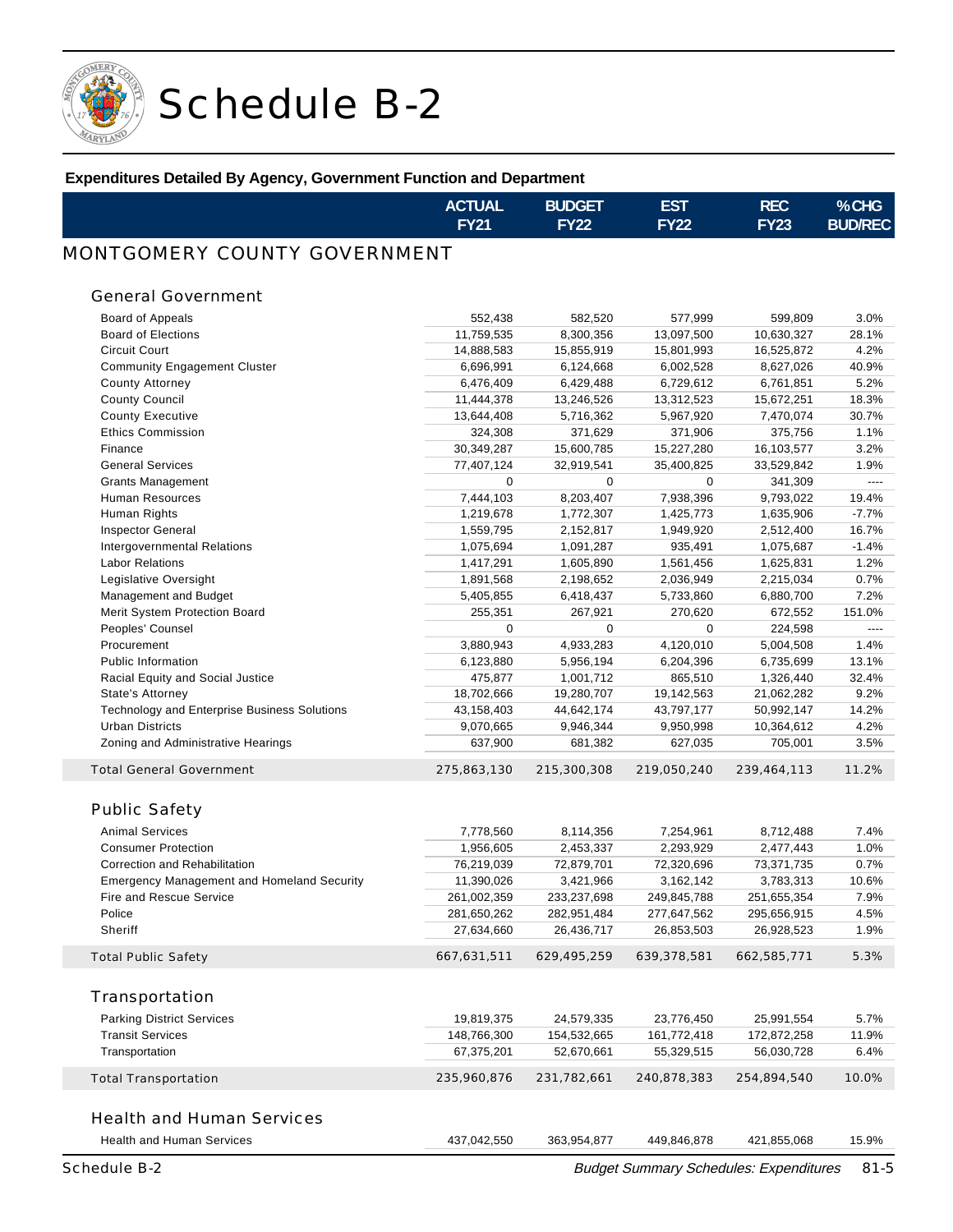|                                                                      | <b>ACTUAL</b><br><b>FY21</b> | <b>BUDGET</b><br><b>FY22</b>                            | <b>EST</b><br><b>FY22</b> | <b>REC</b><br><b>FY23</b> | %CHG<br><b>BUD/REC</b> |
|----------------------------------------------------------------------|------------------------------|---------------------------------------------------------|---------------------------|---------------------------|------------------------|
| Libraries, Culture, and Recreation                                   |                              |                                                         |                           |                           |                        |
|                                                                      |                              |                                                         |                           | 10,923,236                | 28.5%                  |
| <b>Community Use of Public Facilities</b><br><b>Public Libraries</b> | 4,474,927<br>39,016,847      | 8,502,633<br>42,705,607                                 | 7,166,549<br>41,154,950   | 45,884,221                | 7.4%                   |
| Recreation                                                           | 28,110,557                   | 48,713,827                                              | 49,196,293                | 55,191,084                | 13.3%                  |
|                                                                      |                              |                                                         |                           |                           |                        |
| Total Libraries, Culture, and Recreation                             | 71,602,331                   | 99,922,067                                              | 97,517,792                | 111,998,541               | 12.1%                  |
| Community Development and Housing                                    |                              |                                                         |                           |                           |                        |
| Agriculture                                                          | 886,590                      | 1,018,865                                               | 951,883                   | 1,065,396                 | 4.6%                   |
| <b>Economic Development Fund</b>                                     | 3,576,580                    | 4,490,677                                               | 4,739,534                 | 3,996,325                 | $-11.0%$               |
| Housing and Community Affairs                                        | 61,333,090                   | 61,744,469                                              | 64,769,518                | 68,414,227                | 10.8%                  |
| <b>Permitting Services</b>                                           | 39,029,252                   | 38,901,977                                              | 36,578,478                | 41,067,049                | 5.6%                   |
| Total Community Development and Housing                              | 104,825,512                  | 106,155,988                                             | 107,039,413               | 114,542,997               | 7.9%                   |
| Environment                                                          |                              |                                                         |                           |                           |                        |
| <b>Environmental Protection</b>                                      | 31,564,277                   | 32,971,974                                              | 32,821,376                | 38,534,241                | 16.9%                  |
| Recycling and Resource Management                                    | 137,865,272                  | 135,269,523                                             | 133,229,523               | 142,634,597               | 5.4%                   |
| <b>Total Environment</b>                                             | 169,429,549                  | 168,241,497                                             | 166,050,899               | 181, 168, 838             | 7.7%                   |
| <b>Other County Government Functions</b>                             |                              |                                                         |                           |                           |                        |
| <b>Alcohol Beverage Services</b>                                     | 68,441,501                   | 66,348,075                                              | 63,402,224                | 68,265,868                | 2.9%                   |
| Cable Television Communications Plan                                 | 16,192,759                   | 17,469,611                                              | 17,366,382                | 15,227,385                | $-12.8%$               |
| Non-Departmental Accounts                                            | 384,770,089                  | 343,331,361                                             | 406,094,687               | 330,025,234               | $-3.9%$                |
| <b>Utilities</b>                                                     | 22,600,087                   | 23,716,495                                              | 23,716,495                | 25,262,597                | 6.5%                   |
| Total Other County Government Functions                              | 492,004,436                  | 450,865,542                                             | 510,579,788               | 438,781,084               | $-2.7%$                |
|                                                                      |                              |                                                         |                           |                           |                        |
| TOTAL MONTGOMERY COUNTY GOVERNMENT                                   |                              | 2,454,359,895 2,265,718,199 2,430,341,974 2,425,290,952 |                           |                           | 7.0%                   |
| <b>DEBT SERVICE</b>                                                  |                              |                                                         |                           |                           |                        |
| <b>Debt Service</b>                                                  | 421,929,578                  | 448,687,490                                             | 434,101,531               | 459,907,765               | 2.5%                   |
| MARYLAND-NATIONAL CAPITAL PARK AND PLANNING COMMISSION               |                              |                                                         |                           |                           |                        |
| Maryland-National Capital Park and Planning Commission               | 151,470,807                  | 170,042,098                                             | 168,705,995               | 180,660,646               | 6.2%                   |
|                                                                      |                              |                                                         |                           |                           |                        |
| MONTGOMERY COLLEGE                                                   |                              |                                                         |                           |                           |                        |
| <b>Montgomery College</b>                                            | 296,014,193                  | 312,582,500                                             | 291,384,258               | 321,250,749               | 2.8%                   |
| MONTGOMERY COUNTY PUBLIC SCHOOLS                                     |                              |                                                         |                           |                           |                        |
| Montgomery County Public Schools                                     | 2,714,862,324                | 2,780,512,190                                           | 2,739,779,110             | 2,929,710,667             | 5.4%                   |
| SUMMARY                                                              |                              |                                                         |                           |                           |                        |
|                                                                      |                              |                                                         |                           |                           |                        |

TOTAL EXPENDITURES ALL AGENCIES 6,038,636,797 5,977,542,477 6,064,312,868 6,316,820,779 5.7%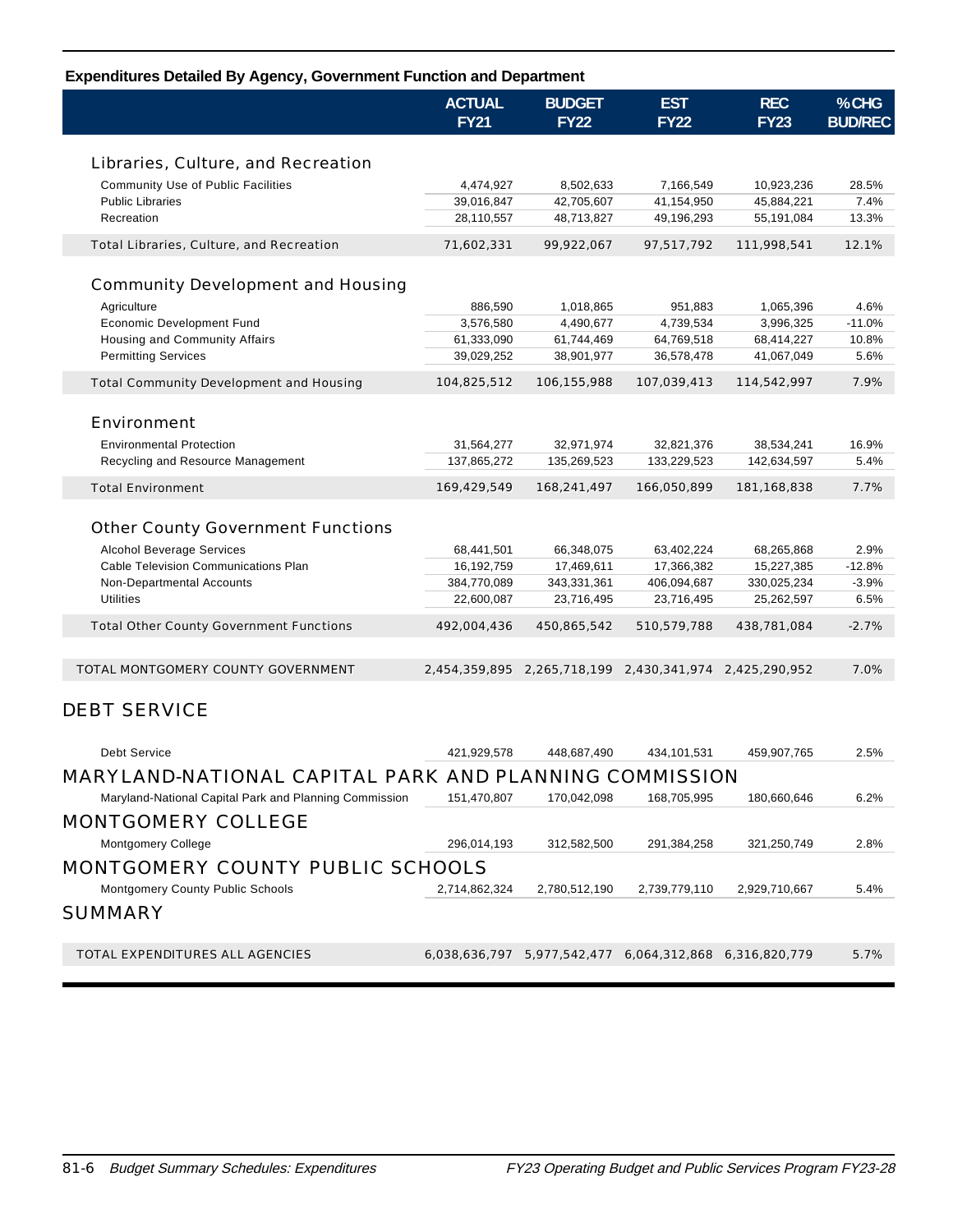

### **Expenditures Detailed By Agency, Fund Type, Government Function and Department**

|                                                     | <b>ACTUAL</b><br><b>FY21</b> | <b>BUDGET</b><br><b>FY22</b> | <b>EST</b><br><b>FY22</b> | <b>REC</b><br><b>FY23</b> | %CHG<br><b>BUD/REC</b> |
|-----------------------------------------------------|------------------------------|------------------------------|---------------------------|---------------------------|------------------------|
| MONTGOMERY COUNTY GOVERNMENT                        |                              |                              |                           |                           |                        |
| <b>GENERAL FUND TAX SUPPORTED</b>                   |                              |                              |                           |                           |                        |
| <b>General Government</b>                           |                              |                              |                           |                           |                        |
| <b>Board of Appeals</b>                             | 550,545                      | 582,520                      | 577,999                   | 599,809                   | 3.0%                   |
| <b>Board of Elections</b>                           | 9,287,886                    | 8,300,356                    | 13,097,500                | 10,630,327                | 28.1%                  |
| <b>Circuit Court</b>                                | 12,064,376                   | 12,721,852                   | 12,667,926                | 13,683,237                | 7.6%                   |
| <b>Community Engagement Cluster</b>                 | 5,346,758                    | 6,048,203                    | 5,926,063                 | 8,553,581                 | 41.4%                  |
| <b>County Attorney</b>                              | 6,414,009                    | 6,429,488                    | 6,729,612                 | 6,761,851                 | 5.2%                   |
| <b>County Council</b>                               | 11,439,014                   | 13,246,526                   | 13,312,523                | 15,672,251                | 18.3%                  |
| <b>County Executive</b>                             | 6,564,999                    | 5,716,362                    | 5,967,920                 | 7,470,074                 | 30.7%                  |
| <b>Ethics Commission</b>                            | 324,308                      | 371,629                      | 371,906                   | 375,756                   | 1.1%                   |
| Finance                                             | 13,625,877                   | 15,600,785                   | 15,227,280                | 16,103,577                | 3.2%                   |
| <b>General Services</b>                             | 84,613,196                   | 32,919,541                   | 35,400,825                | 33,529,842                | 1.9%                   |
| <b>Grants Management</b>                            | 0                            | 0                            | 0                         | 341,309                   | $---$                  |
| Human Resources                                     | 7,400,049                    | 8,203,407                    | 7,938,396                 | 9,793,022                 | 19.4%                  |
| Human Rights                                        | 1,219,678                    | 1,772,307                    | 1,425,773                 | 1,635,906                 | $-7.7%$                |
| <b>Inspector General</b>                            | 1,559,211                    | 2,152,817                    | 1,949,920                 | 2,512,400                 | 16.7%                  |
| Intergovernmental Relations                         | 1,060,111                    | 1,075,952                    | 920,156                   | 1,075,687                 |                        |
| <b>Labor Relations</b>                              | 1,416,169                    | 1,605,890                    | 1,561,456                 | 1,625,831                 | 1.2%                   |
| Legislative Oversight                               | 1,891,568                    | 2,198,652                    | 2,036,949                 | 2,215,034                 | 0.7%                   |
| Management and Budget                               | 5,405,855                    | 6,418,437                    | 5,733,860                 | 6,880,700                 | 7.2%                   |
| Merit System Protection Board                       | 254,999                      | 267,921                      | 270,620                   | 672,552                   | 151.0%                 |
| Peoples' Counsel                                    | 0                            | 0                            | 0                         | 224,598                   | ----                   |
| Procurement                                         | 3,871,813                    | 4,933,283                    | 4,120,010                 | 5,004,508                 | 1.4%                   |
| <b>Public Information</b>                           | 6,117,476                    | 5,956,194                    | 6,204,396                 | 6,735,699                 | 13.1%                  |
| Racial Equity and Social Justice                    | 475,813                      | 1,001,712                    | 865,510                   | 1,326,440                 | 32.4%                  |
| State's Attorney                                    | 18,363,663                   | 19,008,981                   | 18,870,837                | 20,801,276                | 9.4%                   |
| <b>Technology and Enterprise Business Solutions</b> | 42,401,831                   | 44, 142, 174                 | 43,297,177                | 50,992,147                | 15.5%                  |
| Zoning and Administrative Hearings                  | 636,905                      | 681,382                      | 627,035                   | 705,001                   | 3.5%                   |
| <b>Total General Government</b>                     | 242,306,109                  | 201,356,371                  | 205, 101, 649             | 225,922,415               | 12.2%                  |
| <b>Public Safety</b>                                |                              |                              |                           |                           |                        |
| <b>Animal Services</b>                              | 7,501,548                    | 8,114,356                    | 7,254,961                 | 8,712,488                 | 7.4%                   |
| <b>Consumer Protection</b>                          | 1,950,317                    | 2,453,337                    | 2,293,929                 | 2,477,443                 | 1.0%                   |
| Correction and Rehabilitation                       | 67,439,822                   | 72,336,701                   | 72,001,696                | 72,828,735                | 0.7%                   |
| <b>Emergency Management and Homeland Security</b>   | 2,703,242                    | 2,443,682                    | 2,183,858                 | 2,729,834                 | 11.7%                  |
| Police                                              | 258,775,414                  | 282,951,484                  | 277,647,562               | 295,656,915               | 4.5%                   |
| Sheriff                                             | 24,590,122                   | 25,533,071                   | 25,949,857                | 25,994,986                | 1.8%                   |
| <b>Total Public Safety</b>                          | 362,960,465                  | 393,832,631                  | 387, 331, 863             | 408,400,401               | 3.7%                   |
| Transportation                                      |                              |                              |                           |                           |                        |
| Transportation                                      | 60,028,702                   | 45,899,389                   | 48,597,189                | 49,115,141                | 7.0%                   |
| <b>Health and Human Services</b>                    |                              |                              |                           |                           |                        |
| <b>Health and Human Services</b>                    | 335,733,342                  | 268,432,151                  | 354,324,152               | 322,575,727               | 20.2%                  |
|                                                     |                              |                              |                           |                           |                        |
| Libraries, Culture, and Recreation                  |                              |                              |                           |                           |                        |
| <b>Public Libraries</b>                             | 37,901,311                   | 42,452,607                   | 40,901,950                | 45,618,621                | 7.5%                   |
| Community Development and Housing                   |                              |                              |                           |                           |                        |
| Agriculture                                         | 883,954                      | 1,018,865                    | 951,883                   | 1,065,396                 | 4.6%                   |
| Housing and Community Affairs                       | 8,902,891                    | 8,879,029                    | 8,809,259                 | 9,494,644                 | 6.9%                   |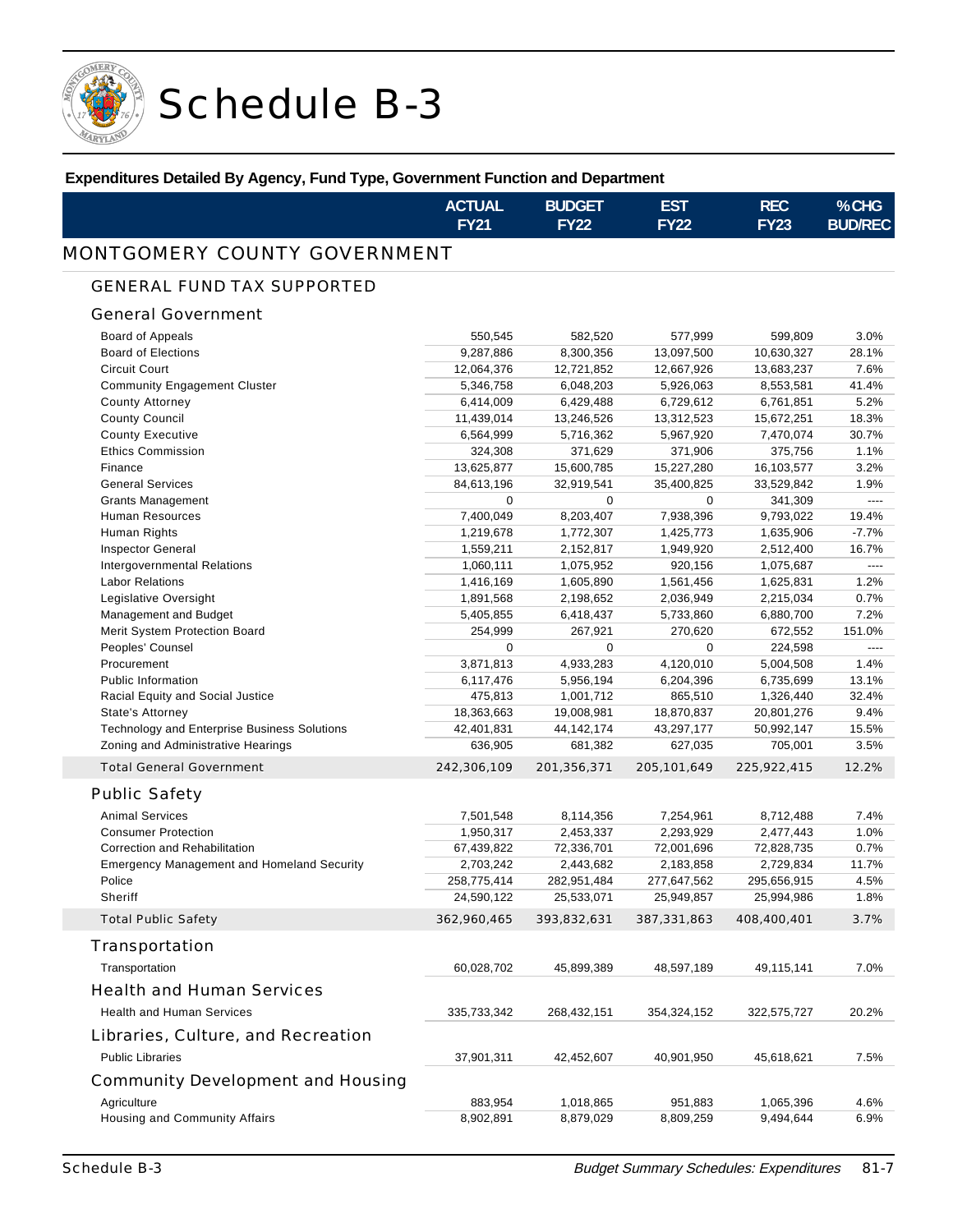|                                                       | <b>ACTUAL</b><br><b>FY21</b> | <b>BUDGET</b><br><b>FY22</b> | <b>EST</b><br><b>FY22</b>                                        | <b>REC</b><br><b>FY23</b> | %CHG<br><b>BUD/REC</b> |
|-------------------------------------------------------|------------------------------|------------------------------|------------------------------------------------------------------|---------------------------|------------------------|
| Total Community Development and Housing               | 9,786,845                    | 9,897,894                    | 9,761,142                                                        | 10,560,040                | 6.7%                   |
| Environment                                           |                              |                              |                                                                  |                           |                        |
| <b>Environmental Protection</b>                       | 3,196,898                    | 3,491,283                    | 3,449,514                                                        | 7,563,306                 | 116.6%                 |
| <b>Other County Government Functions</b>              |                              |                              |                                                                  |                           |                        |
| Non-Departmental Accounts                             | 314,903,782                  | 296,527,161                  | 359,290,487                                                      | 284,025,234               | $-4.2%$                |
| <b>Utilities</b>                                      | 22,600,087                   | 23,716,495                   | 23,716,495                                                       | 25,262,597                | 6.5%                   |
| Total Other County Government Functions               | 337,503,869                  | 320,243,656                  | 383,006,982                                                      | 309,287,831               | $-3.4%$                |
| TOTAL GENERAL FUND TAX SUPPORTED                      |                              |                              | 1,389,417,541    1,285,605,982    1,432,474,441    1,379,043,482 |                           | 7.3%                   |
| SPECIAL FUNDS TAX SUPPORTED                           |                              |                              |                                                                  |                           |                        |
| <b>General Government</b>                             |                              |                              |                                                                  |                           |                        |
| <b>Urban Districts</b>                                | 9,070,665                    | 9,946,344                    | 9,950,998                                                        | 10,364,612                | 4.2%                   |
| <b>Public Safety</b>                                  |                              |                              |                                                                  |                           |                        |
| Fire and Rescue Service                               | 235,454,176                  | 233,237,698                  | 249,845,788                                                      | 251,655,354               | 7.9%                   |
| Transportation                                        |                              |                              |                                                                  |                           |                        |
| <b>Transit Services</b>                               | 136,904,029                  | 149,435,238                  | 156,674,991                                                      | 167,757,414               | 12.3%                  |
| Libraries, Culture, and Recreation                    |                              |                              |                                                                  |                           |                        |
| Recreation                                            | 25,681,051                   | 45,034,754                   | 45,550,526                                                       | 51,436,988                | 14.2%                  |
| Community Development and Housing                     |                              |                              |                                                                  |                           |                        |
| <b>Economic Development Fund</b>                      | 3,576,580                    | 4,490,677                    | 4,739,534                                                        | 3,996,325                 | $-11.0%$               |
| ENTERPRISE FUNDS NON-TAX SUPPORTED                    |                              |                              |                                                                  |                           |                        |
| Transportation                                        |                              |                              |                                                                  |                           |                        |
| <b>Parking District Services</b>                      | 19,819,375                   | 24,579,335                   | 23,776,450                                                       | 25,991,554                | 5.7%                   |
| Transportation                                        | 5,800,400                    | 6,690,951                    | 6,652,005                                                        | 6,915,587                 | 3.4%                   |
| <b>Total Transportation</b>                           | 25,619,775                   | 31,270,286                   | 30,428,455                                                       | 32,907,141                | 5.2%                   |
| Libraries, Culture, and Recreation                    |                              |                              |                                                                  |                           |                        |
| <b>Community Use of Public Facilities</b>             | 4,473,306                    | 8,502,633                    | 7,166,549                                                        | 10,923,236                | 28.5%                  |
| Community Development and Housing                     |                              |                              |                                                                  |                           |                        |
| <b>Permitting Services</b>                            | 39,028,702                   | 38,901,977                   | 36,578,478                                                       | 41,067,049                | 5.6%                   |
| Environment                                           |                              |                              |                                                                  |                           |                        |
| Recycling and Resource Management                     | 137,865,272                  | 135,269,523                  | 133,229,523                                                      | 142,634,597               | 5.4%                   |
| <b>Other County Government Functions</b>              |                              |                              |                                                                  |                           |                        |
| <b>Alcohol Beverage Services</b>                      | 68,281,327                   | 66,348,075                   | 63,402,224                                                       | 68,265,868                | 2.9%                   |
| SPECIAL FUNDS NON-TAX SUPPORTED                       |                              |                              |                                                                  |                           |                        |
| <b>General Government</b>                             |                              |                              |                                                                  |                           |                        |
| Board of Appeals                                      | 1,893                        | 0                            | 0                                                                | 0                         |                        |
| <b>Board of Elections</b><br><b>Circuit Court</b>     | 2,471,649<br>2,824,207       | 0<br>3,134,067               | 0<br>3,134,067                                                   | 0<br>2,842,635            | ----<br>$-9.3%$        |
| <b>Community Engagement Cluster</b>                   | 1,350,233                    | 76,465                       | 76,465                                                           | 73,445                    | $-3.9%$                |
| <b>County Attorney</b>                                | 62,400                       | 0                            | 0                                                                | 0                         | ----                   |
| <b>County Council</b>                                 | 5,364                        | 0                            | 0                                                                | 0                         | ----                   |
| <b>County Executive</b><br>Finance                    | 7,079,409<br>16,723,410      | 0<br>$\mathbf 0$             | 0<br>$\mathbf 0$                                                 | 0<br>0                    |                        |
| <b>General Services</b>                               | (7,206,072)                  | 0                            | 0                                                                | 0                         | ----                   |
| Human Resources                                       | 44,054                       | 0                            | 0                                                                | 0                         | ----                   |
| <b>Inspector General</b>                              | 584                          | $\mathbf 0$                  | 0                                                                | 0                         | ----                   |
| Intergovernmental Relations<br><b>Labor Relations</b> | 15,583<br>1,122              | 15,335<br>0                  | 15,335<br>0                                                      | 0<br>0                    | $-100.0%$<br>----      |
|                                                       |                              |                              |                                                                  |                           |                        |

81-8 Budget Summary Schedules: Expenditures FY23 Operating Budget and Public Services Program FY23-28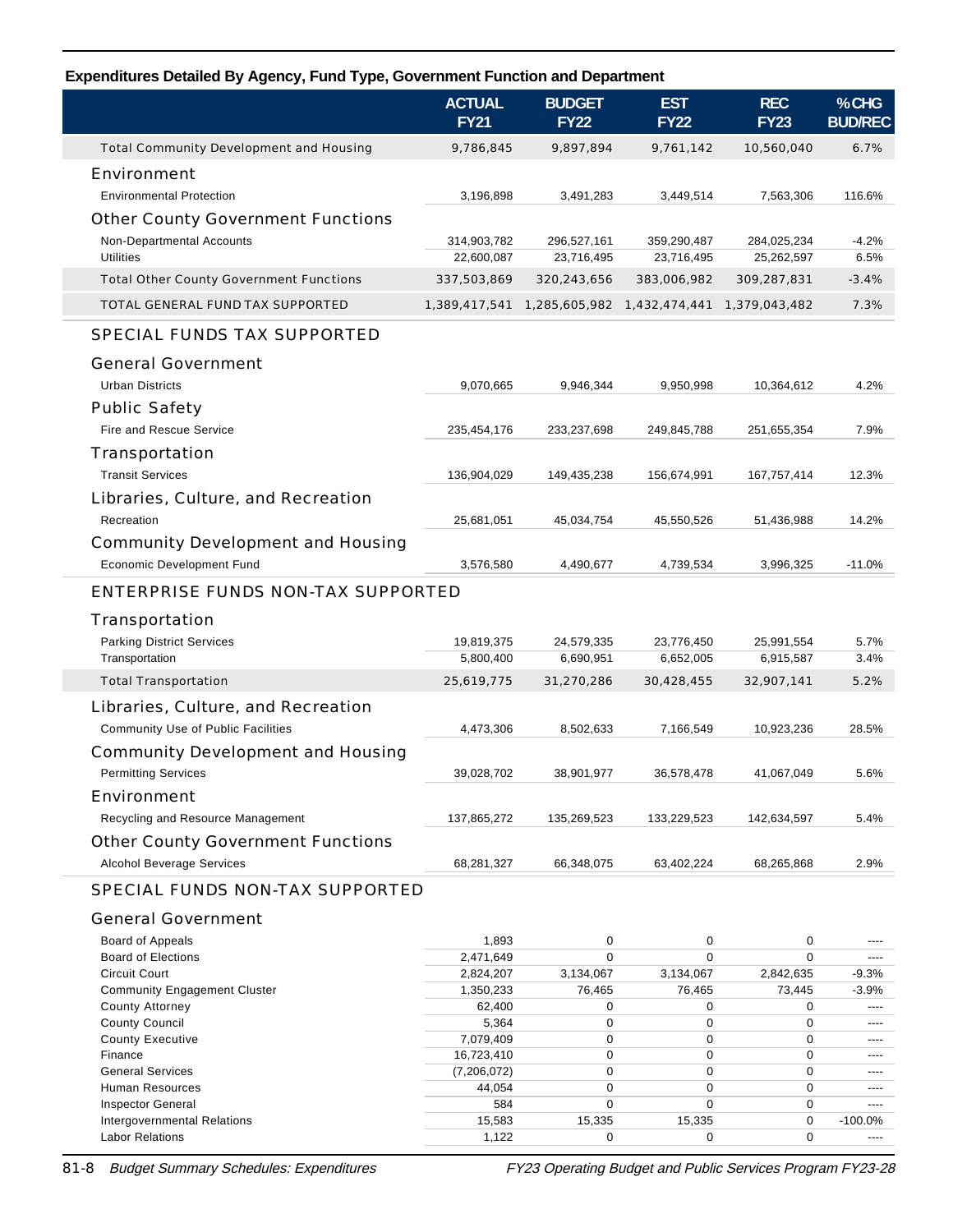|                                                                                    | <b>ACTUAL</b><br><b>FY21</b> | <b>BUDGET</b><br><b>FY22</b> | <b>EST</b><br><b>FY22</b> | <b>REC</b><br><b>FY23</b> | %CHG<br><b>BUD/REC</b> |
|------------------------------------------------------------------------------------|------------------------------|------------------------------|---------------------------|---------------------------|------------------------|
| Merit System Protection Board                                                      | 352                          | 0                            | 0                         | 0                         |                        |
| Procurement                                                                        | 9,130                        | $\mathbf 0$                  | $\mathbf 0$               | $\mathbf 0$               | ----                   |
| <b>Public Information</b>                                                          | 6,404                        | 0                            | $\mathbf 0$               | 0                         | $---$                  |
| Racial Equity and Social Justice                                                   | 64                           | 0                            | $\mathbf 0$               | 0                         | $---$                  |
| State's Attorney                                                                   | 339,003                      | 271,726                      | 271,726                   | 261,006                   | $-3.9%$                |
| Technology and Enterprise Business Solutions<br>Zoning and Administrative Hearings | 756,572<br>995               | 500,000<br>0                 | 500,000<br>0              | 0<br>0                    | $-100.0%$              |
| <b>Total General Government</b>                                                    | 24,486,356                   | 3,997,593                    | 3,997,593                 | 3,177,086                 | $-20.5%$               |
| <b>Public Safety</b>                                                               |                              |                              |                           |                           |                        |
| <b>Animal Services</b>                                                             | 277,012                      | 0                            | 0                         | 0                         |                        |
| <b>Consumer Protection</b>                                                         | 6,288                        | $\mathbf 0$                  | $\Omega$                  | 0                         | ----                   |
| Correction and Rehabilitation                                                      | 8,779,217                    | 543,000                      | 319,000                   | 543,000                   | $---$                  |
| <b>Emergency Management and Homeland Security</b>                                  | 8,686,784                    | 978,284                      | 978,284                   | 1,053,479                 | 7.7%                   |
| <b>Fire and Rescue Service</b>                                                     | 25,548,183                   | 0                            | 0                         | 0                         | $---$                  |
| Police                                                                             | 22,874,848                   | $\mathbf 0$                  | $\mathbf 0$               | $\mathbf 0$               | ----                   |
| Sheriff                                                                            | 3,044,538                    | 903,646                      | 903,646                   | 933,537                   | 3.3%                   |
| <b>Total Public Safety</b>                                                         | 69,216,870                   | 2,424,930                    | 2,200,930                 | 2,530,016                 | 4.3%                   |
| Transportation                                                                     |                              |                              |                           |                           |                        |
| <b>Transit Services</b>                                                            | 11,862,271                   | 5,097,427                    | 5,097,427                 | 5,114,844                 | 0.3%                   |
| Transportation                                                                     | 1,546,099                    | 80,321                       | 80,321                    | 0                         | $-100.0%$              |
| <b>Total Transportation</b>                                                        | 13,408,370                   | 5,177,748                    | 5,177,748                 | 5,114,844                 | $-1.2%$                |
| <b>Health and Human Services</b>                                                   |                              |                              |                           |                           |                        |
| <b>Health and Human Services</b>                                                   | 101,309,208                  | 95,522,726                   | 95,522,726                | 99,279,341                | 3.9%                   |
| Libraries, Culture, and Recreation                                                 |                              |                              |                           |                           |                        |
| <b>Community Use of Public Facilities</b>                                          | 1,621                        | 0                            | 0                         | 0                         |                        |
| <b>Public Libraries</b>                                                            | 1,115,536                    | 253,000                      | 253,000                   | 265,600                   | 5.0%                   |
| Recreation                                                                         | 2,429,506                    | 3,679,073                    | 3,645,767                 | 3,754,096                 | 2.0%                   |
| Total Libraries, Culture, and Recreation                                           | 3,546,663                    | 3,932,073                    | 3,898,767                 | 4,019,696                 | 2.2%                   |
| Community Development and Housing                                                  |                              |                              |                           |                           |                        |
| Agriculture                                                                        | 2,636                        | 0                            | 0                         | 0                         |                        |
| Housing and Community Affairs                                                      | 52,430,199                   | 52,865,440                   | 55,960,259                | 58,919,583                | 11.5%                  |
| <b>Permitting Services</b>                                                         | 550                          | 0                            | $\mathbf 0$               | $\Omega$                  | ----                   |
| Total Community Development and Housing                                            | 52,433,385                   | 52,865,440                   | 55,960,259                | 58,919,583                | 11.5%                  |
| Environment                                                                        |                              |                              |                           |                           |                        |
| <b>Environmental Protection</b>                                                    | 28,367,379                   | 29,480,691                   | 29,371,862                | 30,970,935                | 5.1%                   |
| <b>Other County Government Functions</b>                                           |                              |                              |                           |                           |                        |
| <b>Alcohol Beverage Services</b>                                                   | 160,174                      | 0                            | 0                         | 0                         |                        |
| Cable Television Communications Plan<br>Non-Departmental Accounts                  | 16,192,759<br>69,866,307     | 17,469,611<br>46,804,200     | 17,366,382<br>46,804,200  | 15,227,385<br>46,000,000  | -12.8%<br>$-1.7%$      |
| Total Other County Government Functions                                            | 86,219,240                   | 64,273,811                   | 64,170,582                | 61,227,385                | $-4.7%$                |
| TOTAL SPECIAL FUNDS NON-TAX SUPPORTED                                              | 378,987,471                  | 257,675,012                  | 260,300,467               | 265,238,886               | 2.9%                   |
| TOTAL MONTGOMERY COUNTY GOVERNMENT                                                 | 2,454,359,895                | 2,265,718,199                | 2,430,341,974             | 2,425,290,952             | 7.0%                   |
| <b>DEBT SERVICE</b>                                                                |                              |                              |                           |                           |                        |

| DEBT SERVICE FUND TAX SUPPORTED |             |             |             |             |          |
|---------------------------------|-------------|-------------|-------------|-------------|----------|
| Debt Service                    | 403.661.681 | 420.937.740 | 414.041.431 | 435,195,165 | 3.4%     |
| SPECIAL FUNDS NON-TAX SUPPORTED |             |             |             |             |          |
| Debt Service                    | 18.267.897  | 27.749.750  | 20.060.100  | 24.712.600  | $-10.9%$ |
| TOTAL DEBT SERVICE              | 421.929.578 | 448.687.490 | 434,101,531 | 459.907.765 | 2.5%     |

 $\overline{\phantom{0}}$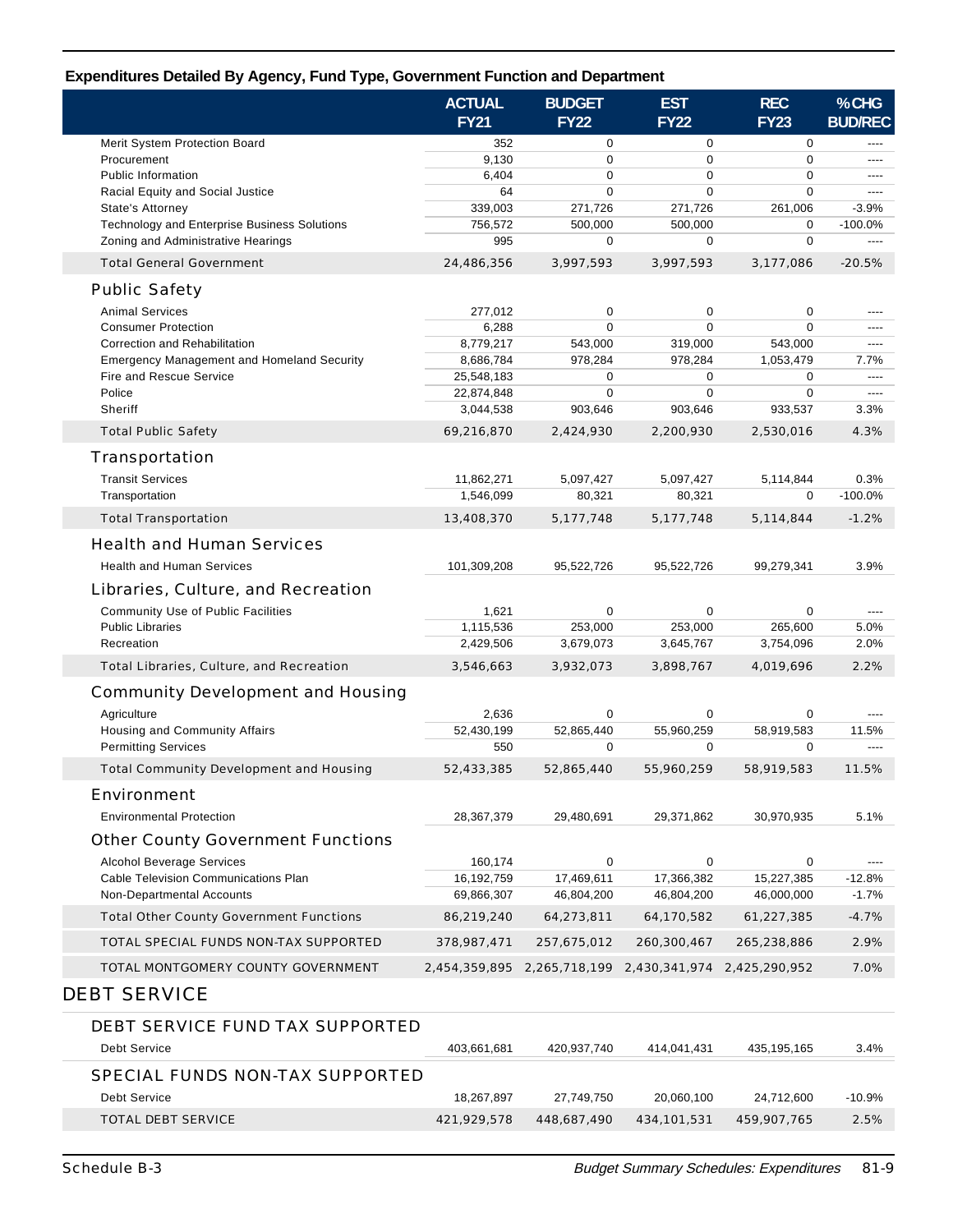|                                                                                                                      | <b>ACTUAL</b><br><b>FY21</b> | <b>BUDGET</b><br><b>FY22</b> | <b>EST</b><br><b>FY22</b>                                              | <b>REC</b><br><b>FY23</b> | %CHG<br><b>BUD/REC</b> |
|----------------------------------------------------------------------------------------------------------------------|------------------------------|------------------------------|------------------------------------------------------------------------|---------------------------|------------------------|
| MONTGOMERY COUNTY PUBLIC SCHOOLS                                                                                     |                              |                              |                                                                        |                           |                        |
| <b>CURRENT FUND MCPS TAX SUPPORTED</b><br><b>Montgomery County Public Schools</b>                                    | 2,544,246,120                | 2,551,624,734                | 2,514,491,654                                                          | 2,739,660,177             | 7.4%                   |
| ENTREPRENEURIAL ACTIVITIES FUND NON-TAX SUPPORTED<br><b>Montgomery County Public Schools</b>                         | 2,716,804                    | 12,646,838                   | 9,046,838                                                              | 9.046.838                 | $-28.5%$               |
| FIELD TRIP FUND NON-TAX SUPPORTED<br><b>Montgomery County Public Schools</b>                                         | 409,543                      | 3,074,182                    | 3,074,182                                                              | 3,074,182                 |                        |
| FOOD SERVICE FUND NON-TAX SUPPORTED<br>Montgomery County Public Schools                                              | 50,354,105                   | 61,899,980                   | 61,899,980                                                             | 63,411,099                | 2.4%                   |
| INSTRUCTIONAL TELEVISION FUND NON-TAX SUPPORTED<br><b>Montgomery County Public Schools</b>                           | 1,758,650                    | 1,769,775                    | 1,769,775                                                              | 1,769,775                 |                        |
| REAL ESTATE FUND NON-TAX SUPPORTED<br><b>Montgomery County Public Schools</b>                                        | 4.925.966                    | 4,957,216                    | 4,957,216                                                              | 4,957,216                 | $---$                  |
| SPECIAL FUNDS NON-TAX SUPPORTED<br><b>Montgomery County Public Schools</b><br>TOTAL MONTGOMERY COUNTY PUBLIC SCHOOLS | 110,451,136                  | 144,539,465                  | 144,539,465<br>2,714,862,324 2,780,512,190 2,739,779,110 2,929,710,667 | 107,791,380               | $-25.4%$<br>5.4%       |
| <b>MONTGOMERY COLLEGE</b>                                                                                            |                              |                              |                                                                        |                           |                        |
| <b>CURRENT FUND MC TAX SUPPORTED</b><br><b>Montgomery College</b>                                                    | 255,071,198                  | 264,704,984                  | 244,957,497                                                            | 274,009,984               | 3.5%                   |
| SPECIAL FUNDS TAX SUPPORTED<br>Montgomery College                                                                    | 737,174                      | 750,000                      | 620,000                                                                | 750,000                   |                        |
| TOTAL SPECIAL FUNDS TAX SUPPORTED                                                                                    | 737,174                      | 750,000                      | 620,000                                                                | 750,000                   | $---$                  |
| AUXILIARY FUND NON-TAX SUPPORTED<br><b>Montgomery College</b>                                                        | 404.604                      | 1,880,000                    | 730,705                                                                | 1,823,008                 | -3.0%                  |
| CABLE TELEVISION FUND NON-TAX SUPPORTED<br><b>Montgomery College</b>                                                 | 1,717,079                    | 1,796,800                    | 1,746,800                                                              | 1,856,800                 | 3.3%                   |
| MAJOR FACILITIES RESERVE FUND NON-TAX SUPPORTED<br>Montgomery College                                                | 1,711,806                    | 2,000,000                    | 1,705,606                                                              | 2,000,000                 | $- - - -$              |
| SPECIAL FUNDS NON-TAX SUPPORTED<br>Montgomery College                                                                | 18,855,081                   | 17,355,000                   | 23,164,000                                                             | 16,324,000                | $-5.9%$                |
| TRANSPORTATION FUND NON-TAX SUPPORTED<br><b>Montgomery College</b>                                                   | 2,000,044                    | 4,100,000                    | 2,293,650                                                              | 4,200,000                 | 2.4%                   |
| WORKFORCE DEVELOPMENT & CONTINUING ED NON-TAX SUPPORTED<br><b>Montgomery College</b>                                 | 15,517,207                   | 19,995,716                   | 16,166,000                                                             | 20,286,957                | 1.5%                   |
| TOTAL MONTGOMERY COLLEGE                                                                                             | 296,014,193                  | 312,582,500                  | 291,384,258                                                            | 321,250,749               | 2.8%                   |
| MARYLAND-NATIONAL CAPITAL PARK AND PLANNING COMMISSION                                                               |                              |                              |                                                                        |                           |                        |
| SPECIAL FUNDS TAX SUPPORTED                                                                                          |                              |                              |                                                                        |                           |                        |

| Maryland-National Capital Park and Planning Commission<br>160.429.728<br>136.532.167<br>150.216.441<br>150.216.441<br>6.8%<br>TOTAL SPECIAL FUNDS TAX SUPPORTED<br>160.429.728<br>6.8%<br>136.532.167<br>150,216,441<br>150.216.441 |  |  |  |
|-------------------------------------------------------------------------------------------------------------------------------------------------------------------------------------------------------------------------------------|--|--|--|
|                                                                                                                                                                                                                                     |  |  |  |
|                                                                                                                                                                                                                                     |  |  |  |

ENTERPRISE FUND NON-TAX SUPPORTED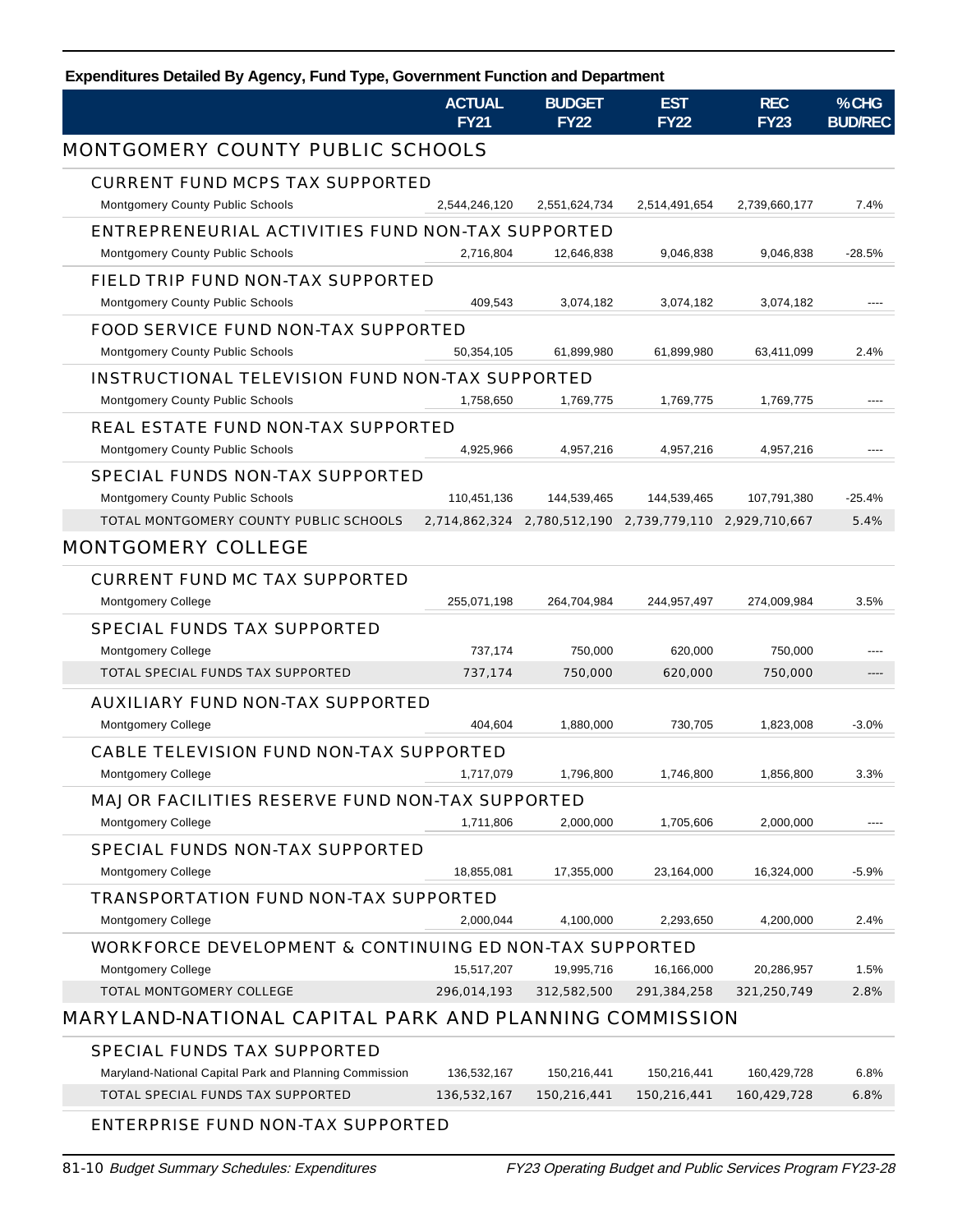|                                                        | <b>ACTUAL</b><br><b>FY21</b> | <b>BUDGET</b><br><b>FY22</b> | <b>EST</b><br><b>FY22</b> | <b>REC</b><br><b>FY23</b> | %CHG<br><b>BUD/REC</b> |
|--------------------------------------------------------|------------------------------|------------------------------|---------------------------|---------------------------|------------------------|
| Maryland-National Capital Park and Planning Commission | 7,424,359                    | 10,565,938                   | 9,476,560                 | 10,613,078                | $0.4\%$                |
| PROP MGMT MNCPPC NON-TAX SUPPORTED                     |                              |                              |                           |                           |                        |
| Maryland-National Capital Park and Planning Commission | 1,439,815                    | 1,657,600                    | 1,657,600                 | 1,737,800                 | 4.8%                   |
| SPECIAL FUNDS NON-TAX SUPPORTED                        |                              |                              |                           |                           |                        |
| Maryland-National Capital Park and Planning Commission | 140,809                      | 550,000                      | 550,000                   | 550,000                   |                        |
| SPECIAL REVENUE FUNDS NON-TAX SUPPORTED                |                              |                              |                           |                           |                        |
| Maryland-National Capital Park and Planning Commission | 5,933,657                    | 7,052,119                    | 6,805,394                 | 7.330.040                 | 3.9%                   |
| <b>TOTAL M-NCPPC</b>                                   | 151.470.807                  | 170.042.098                  | 168,705,995               | 180.660.646               | 6.2%                   |
| SUMMARY                                                |                              |                              |                           |                           |                        |
| <b>TOTAL EXPENDITURES ALL AGENCIES</b>                 | 6.038.636.797                | 5,977,542,477                | 6,064,312,868             | 6,316,820,779             | 5.7%                   |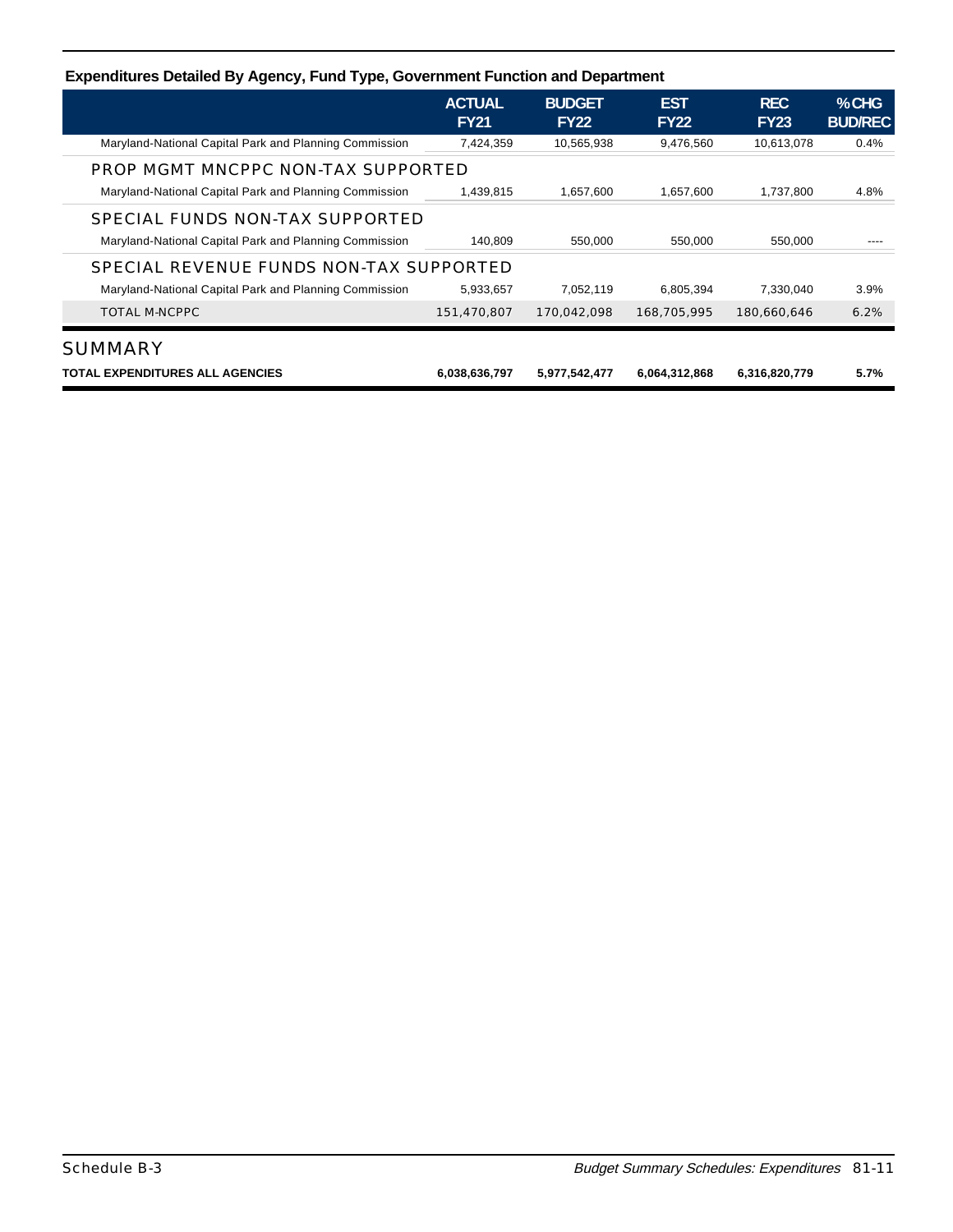THIS PAGE INTENTIONALLY LEFT BLANK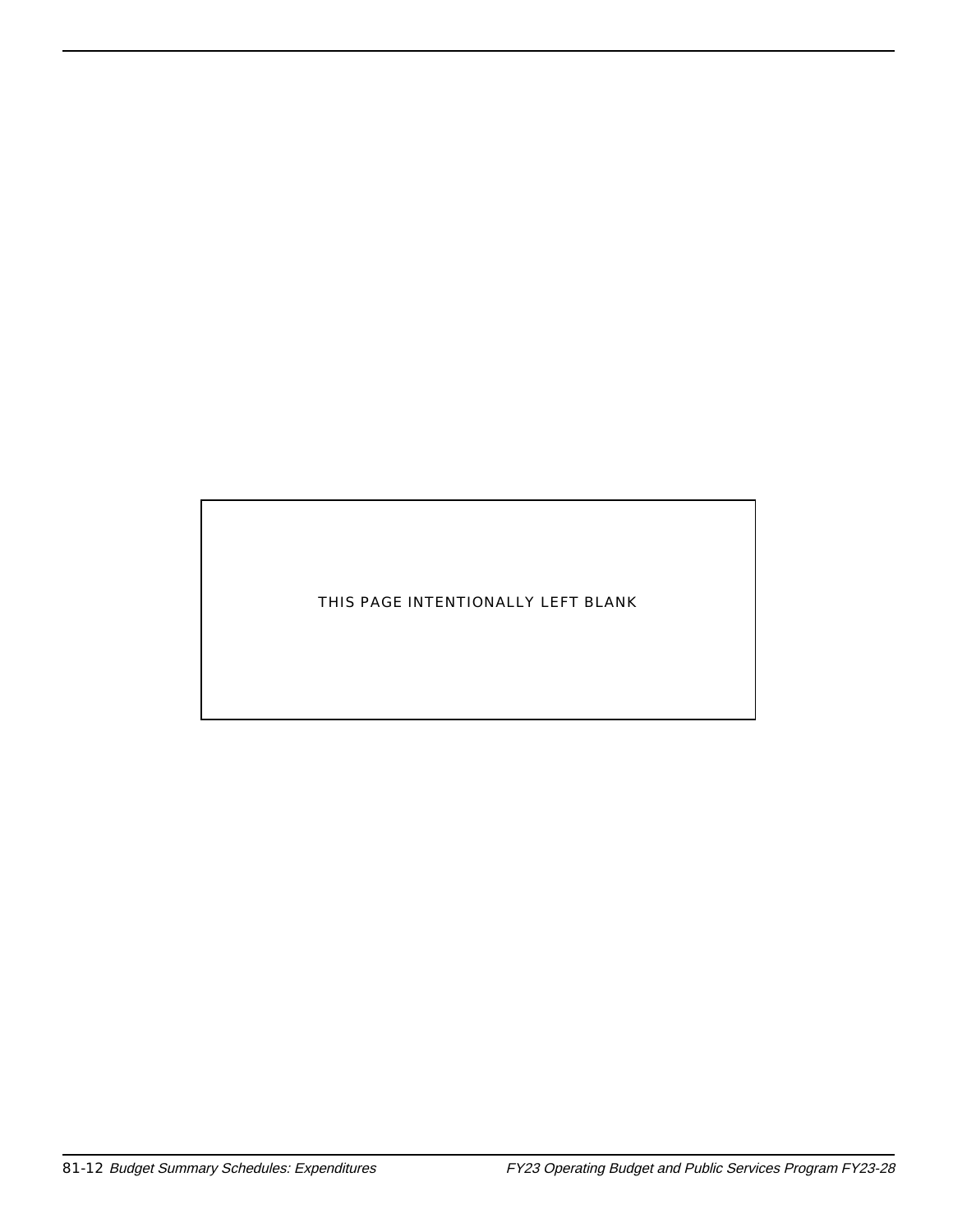

## **Expenditures By Appropriation Category**

|                                         | <b>ACTUAL</b><br><b>FY21</b> | <b>BUDGET</b><br><b>FY22</b> | <b>EST</b><br><b>FY22</b> | <b>REC</b><br><b>FY23</b> | %CHG<br><b>BUD/REC</b> |
|-----------------------------------------|------------------------------|------------------------------|---------------------------|---------------------------|------------------------|
| MONTGOMERY COUNTY GOVERNMENT            |                              |                              |                           |                           |                        |
| <b>GENERAL FUND TAX SUPPORTED</b>       |                              |                              |                           |                           |                        |
| <b>Personnel Costs</b>                  | 641,065,849                  | 694,050,895                  | 674,645,790               | 737,082,011               | 6.2%                   |
| <b>Operating Expenses</b>               | 747,599,883                  | 591,494,787                  | 757,768,351               | 641,921,171               | 8.5%                   |
| Debt Service G.O. Bonds                 | 0                            | 0                            | 0                         | 0                         |                        |
| Debt Service Other                      | $\Omega$                     | $\Omega$                     | $\Omega$                  | $\Omega$                  |                        |
| Capital Outlay                          | 751,809                      | 60,300                       | 60,300                    | 40,300                    | $-33.2%$               |
| <b>Total GENERAL FUND TAX SUPPORTED</b> | 1,389,417,541                | 1,285,605,982                | 1,432,474,441             | 1,379,043,482             | 7.3%                   |
| SPECIAL FUNDS TAX SUPPORTED             |                              |                              |                           |                           |                        |
| <b>Personnel Costs</b>                  | 293,085,708                  | 313,297,055                  | 326,529,333               | 342,111,708               | 9.2%                   |
| <b>Operating Expenses</b>               | 117,290,863                  | 128,351,156                  | 139,736,004               | 142,987,485               | 11.4%                  |
| Debt Service G.O. Bonds                 | 0                            | 0                            | 0                         | 0                         |                        |
| Debt Service Other                      | 0                            | 0                            | 0                         | $\Omega$                  |                        |

#### GRANT FUND - MCG NON-TAX SUPPORTED

| <b>Personnel Costs</b><br><b>Operating Expenses</b> | 129,739,407<br>163,050,096 | 59,155,258<br>105,103,935 | 59,155,258<br>105,103,935 | 62.314.226<br>103,517,253 | 5.3%<br>$-1.5%$ |
|-----------------------------------------------------|----------------------------|---------------------------|---------------------------|---------------------------|-----------------|
| Debt Service G.O. Bonds                             |                            |                           |                           | 0                         | $\cdots$        |
| Debt Service Other                                  | 0                          | 0                         | 0                         | 0                         | $\cdots$        |
| Capital Outlay                                      | 620.558                    | 0                         | 0                         | 0                         | $\frac{1}{2}$   |
| Total GRANT FUND - MCG NON-TAX<br><b>SUPPORTED</b>  | 293,410,061                | 164,259,193               | 164.259.193               | 165.831.479               | 1.0%            |

Capital Outlay **309,930** 496,500 496,500 496,500 111,500 -77.5% Total SPECIAL FUNDS TAX SUPPORTED 410,686,501 442,144,711 466,761,837 485,210,693 9.7%

#### SPECIAL FUNDS NON-TAX SUPPORTED

| <b>Personnel Costs</b>                                 | 14.756.896 | 16,788,736 | 15.463.316 | 17.404.382 | 3.7%          |
|--------------------------------------------------------|------------|------------|------------|------------|---------------|
| <b>Operating Expenses</b>                              | 70.820.514 | 76.627.083 | 80.577.958 | 82.003.025 | 7.0%          |
| Debt Service G.O. Bonds                                |            |            |            |            | $\frac{1}{2}$ |
| Debt Service Other                                     |            |            | 0          | 0          | $\cdots$      |
| Capital Outlay                                         |            |            | 0          | 0          | $\cdots$      |
| <b>Total SPECIAL FUNDS NON-TAX</b><br><b>SUPPORTED</b> | 85,577,410 | 93.415.819 | 96.041.274 | 99.407.407 | 6.4%          |

#### ENTERPRISE FUNDS NON-TAX SUPPORTED

| <b>Personnel Costs</b>    | 91.863.518  | 93.921.736  | 88.088.875  | 95.754.789  | 2.0%     |
|---------------------------|-------------|-------------|-------------|-------------|----------|
| <b>Operating Expenses</b> | 170.905.173 | 169.893.314 | 168.635.250 | 183.815.283 | 8.2%     |
| Debt Service G.O. Bonds   |             |             |             |             | $\cdots$ |
| Debt Service Other        | 9.639.149   | 13.935.200  | 11.538.860  | 12.791.414  | $-8.2\%$ |
| Capital Outlay            | 2.860.542   | 2.542.244   | 2.542.244   | 3.436.405   | 35.2%    |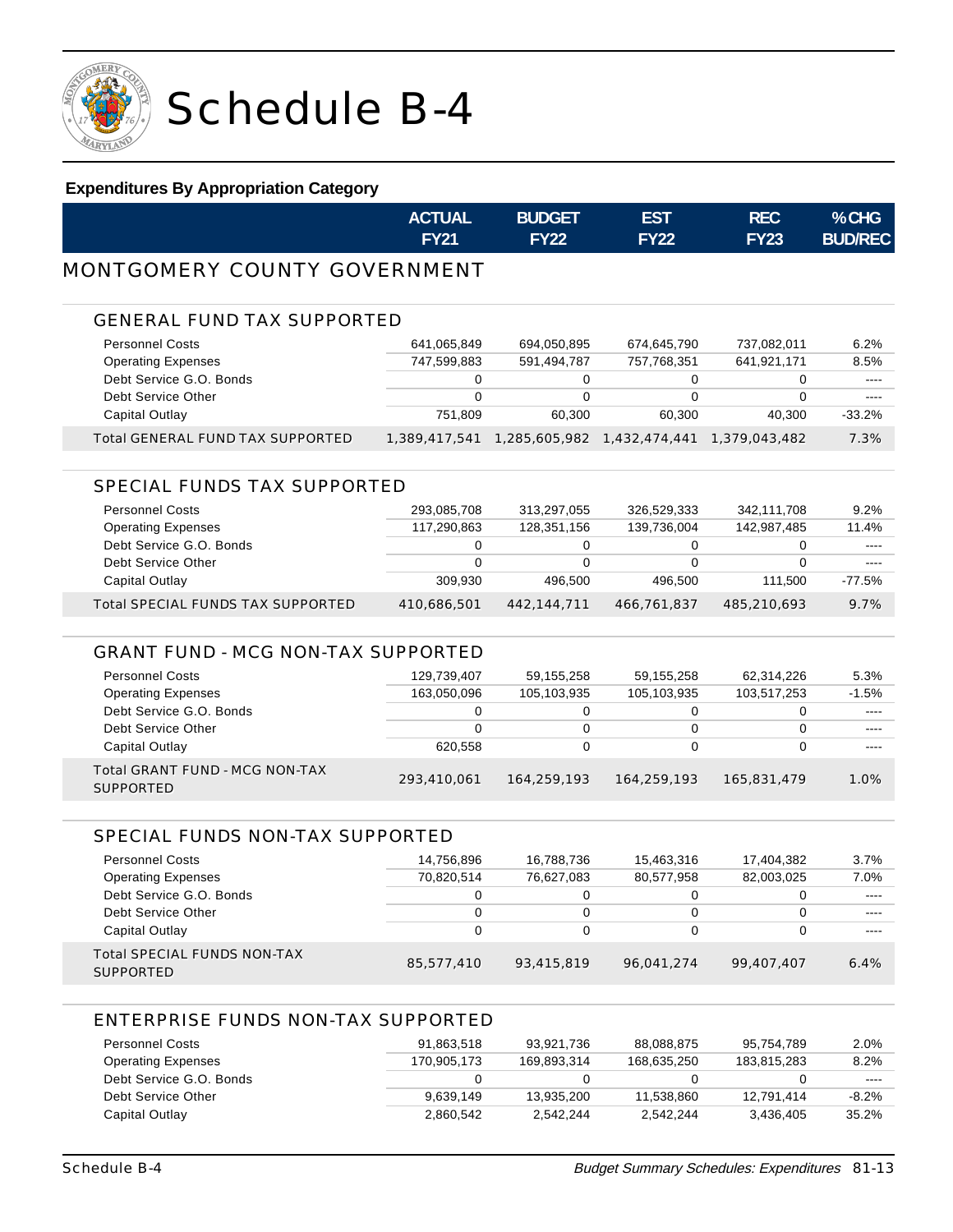## **Expenditures By Appropriation Category**

| $\sim$ nananoo $\mathbf{v}_j$ , appropriation catogory    |                              |                                                         |                           |                           |                        |
|-----------------------------------------------------------|------------------------------|---------------------------------------------------------|---------------------------|---------------------------|------------------------|
|                                                           | <b>ACTUAL</b><br><b>FY21</b> | <b>BUDGET</b><br><b>FY22</b>                            | <b>EST</b><br><b>FY22</b> | <b>REC</b><br><b>FY23</b> | %CHG<br><b>BUD/REC</b> |
| <b>Total ENTERPRISE FUNDS NON-TAX</b><br><b>SUPPORTED</b> | 275,268,382                  | 280,292,494                                             | 270,805,229               | 295,797,891               | 5.5%                   |
| <b>SUMMARY</b>                                            |                              |                                                         |                           |                           |                        |
| <b>Total PERSONNEL COSTS</b>                              |                              | 1,170,511,378 1,177,213,680 1,163,882,572 1,254,667,116 |                           |                           | 6.6%                   |
| <b>Total OPERATING EXPENSES</b>                           |                              | 1,269,666,529 1,071,470,275 1,251,821,498 1,154,244,217 |                           |                           | 7.7%                   |
| Total DEBT SERVICE G.O. BONDS                             | O                            | $\mathbf{O}$                                            | $\circ$                   | 0                         | $- - - -$              |
| <b>Total DEBT SERVICE OTHER</b>                           | 9,639,149                    | 13,935,200                                              | 11,538,860                | 12,791,414                | $-8.2%$                |
| <b>Total CAPITAL OUTLAY</b>                               | 4,542,839                    | 3.099.044                                               | 3.099.044                 | 3,588,205                 | 15.8%                  |
| <b>Total MONTGOMERY COUNTY</b><br><b>GOVERNMENT</b>       |                              | 2,454,359,895 2,265,718,199 2,430,341,974 2,425,290,952 |                           |                           | 7.0%                   |
| PERCENT OF TOTAL BUDGET                                   |                              |                                                         |                           |                           |                        |
| PERSONNEL COSTS                                           | 47.7%                        | 52.0%                                                   | 47.9%                     | 51.7%                     |                        |
| <b>OPERATING EXPENSES</b>                                 | 51.7%                        | 47.3%                                                   | 51.5%                     | 47.6%                     | $---$                  |
| DEBT SERVICE G.O. BONDS                                   | $\frac{1}{2}$                | $\frac{1}{2}$                                           | ----                      | $- - - -$                 |                        |
| DEBT SERVICE OTHER                                        | 0.4%                         | 0.6%                                                    | 0.5%                      | 0.5%                      |                        |
| CAPITAL OUTLAY                                            | 0.2%                         | 0.1%                                                    | 0.1%                      | 0.1%                      |                        |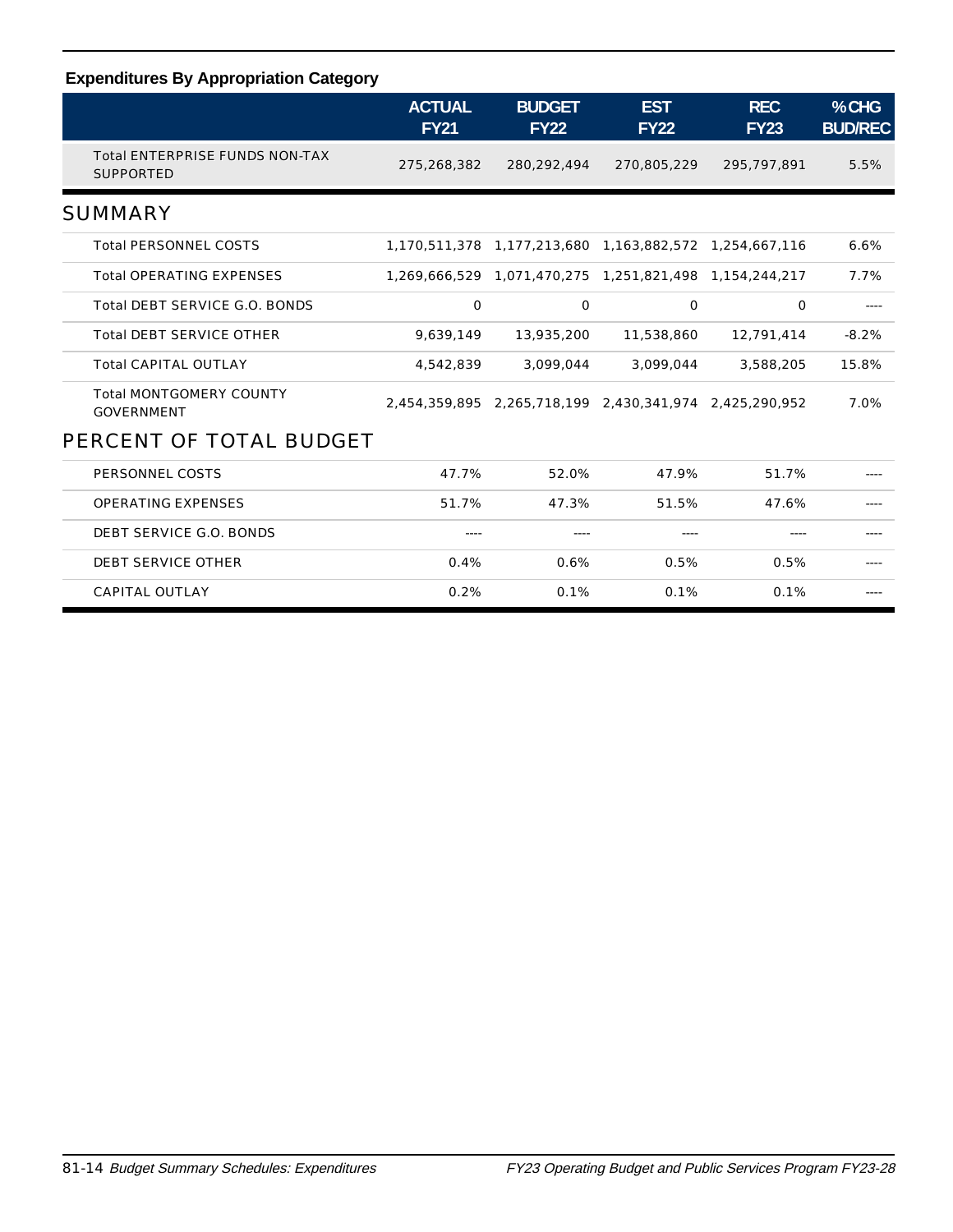

### **Montgomery County Government Internal Service Funds**

|                                       | <b>ACTUAL</b><br><b>FY21</b> | <b>BUDGET</b><br><b>FY22</b> | <b>EST</b><br><b>FY22</b> | <b>REC</b><br><b>FY23</b> | %CHG<br><b>BUD/REC</b> |
|---------------------------------------|------------------------------|------------------------------|---------------------------|---------------------------|------------------------|
| INTERNAL SERVICE FUNDS                |                              |                              |                           |                           |                        |
| <b>Employee Health Self Insurance</b> | 271,793,647                  | 308,896,432                  | 295,862,306               | 314.927.053               | 2.0%                   |
| Motor Pool Internal Service Fund      | 78,745,605                   | 84,212,830                   | 82,893,442                | 89,073,182                | 5.8%                   |
| Printing & Mail Internal Service Fund | 7,889,235                    | 8.326.894                    | 8.276.894                 | 8.369.856                 | 0.5%                   |
| Self Insurance Internal Service Fund  | 64.079.821                   | 85,343,626                   | 85.125.881                | 87,433,939                | 2.4%                   |
| TOTAL INTERNAL SERVICE FUNDS          | 422,508,308                  | 486,779,782                  | 472.158.523               | 499.804.030               | 2.7%                   |